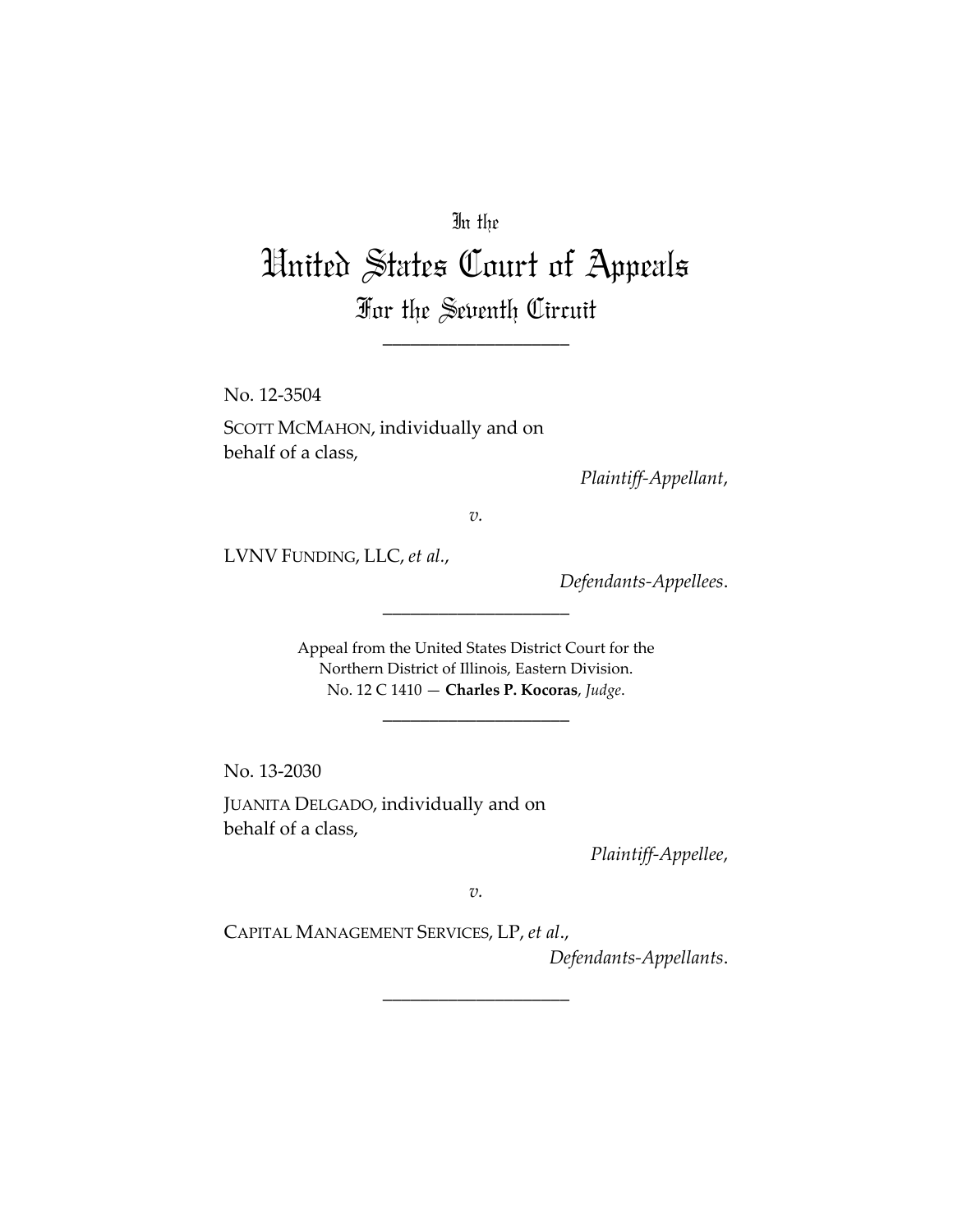Appeal from the United States District Court for the Central District of Illinois. No. 4:12‐cv‐4057‐SLD‐JAG — **Sara Darrow**, *Judge*.

\_\_\_\_\_\_\_\_\_\_\_\_\_\_\_\_\_\_\_\_

ARGUED SEPTEMBER 25, 2013 — DECIDED MARCH 11, 2014 \_\_\_\_\_\_\_\_\_\_\_\_\_\_\_\_\_\_\_\_

Before WOOD, *Chief Judge*, and FLAUM and SYKES, *Circuit Judges*.

WOOD, *Chief Judge*. The underlying question presented by these two appeals, which we have consolidated for purposes of an opinion, relates to the circumstances under which a dunning letter for a time‐barred debt could mislead an unsophisticated consumer to believe that the debt is enforceable in court, and thereby violate the Fair Debt Collection Practices Act (FDCPA), 15 U.S.C. § 1692 *et seq.* After oral argument in these cases, we held that efforts to collect time‐barred debts can violate the statute. See *Phillips v. Asset Acceptance, LLC,* 736 F.3d 1076, 1079 (7th Cir. 2013). In *Delgado,* we face a variant on that issue; it concerns the effect of a settlement offer in the dunning letter. *McMahon* raises a question of possible mootness in the wake of the defendants' effort to buy out the putative named plaintiff. We conclude that *McMahon* is not moot, and thus that the district court's dismissal of the action must be reversed. In *Delgado,* which is before this court on an interlocutory appeal based on 28 U.S.C. § 1292(b), the district court denied the defendants' motion to dismiss. We affirm that decision.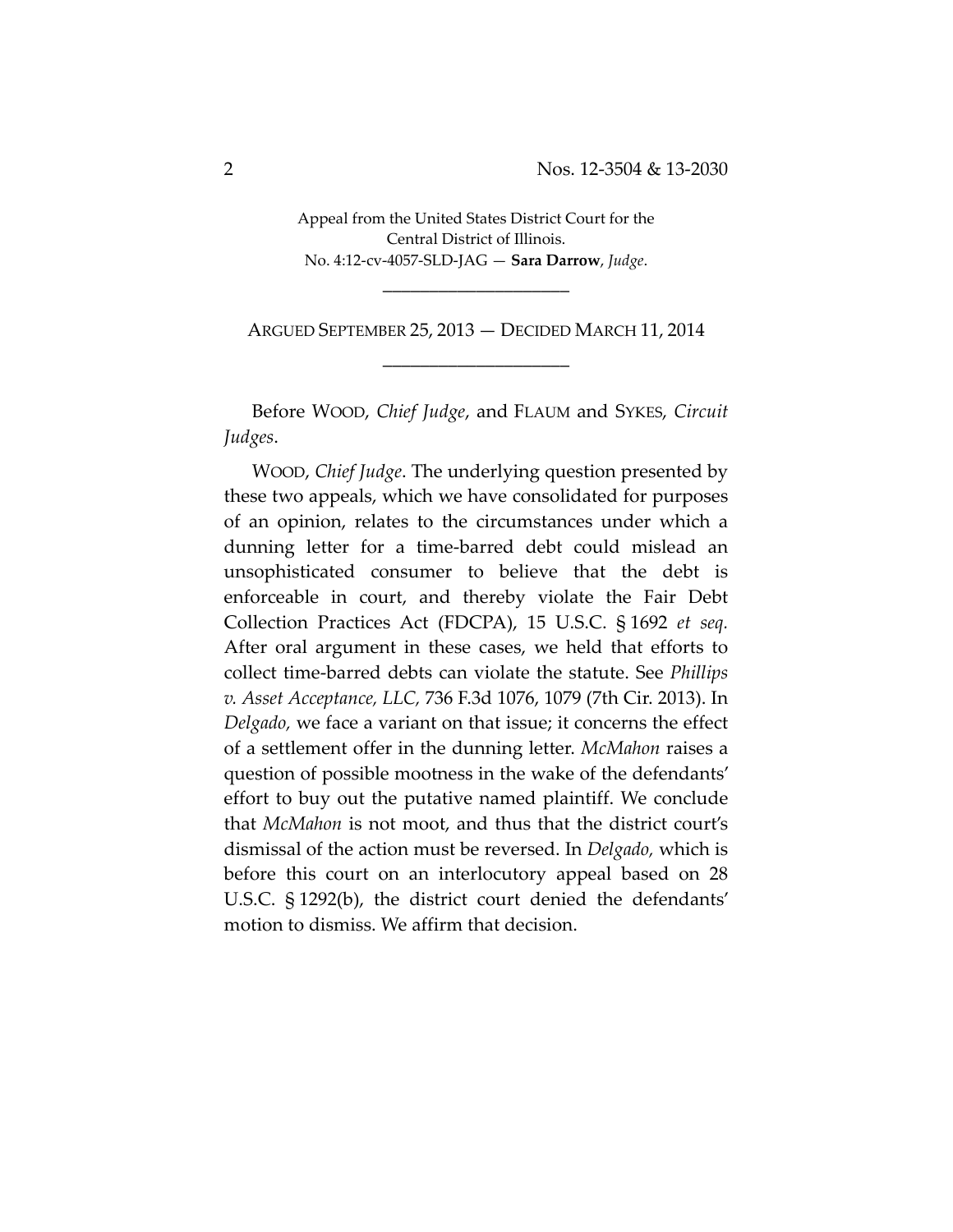#### **I. Facts**

#### A. *McMahon*

In 1997, Scott McMahon received a bill from a utility company, Nicor Gas. Apparently McMahon did not pay that bill. Fourteen years later, in September 2011, defendant LVNV Funding, LLC, purchased the debt, which by then was for \$584.98. LVNV retained a collection agency, Tate & Kirlin (Tate), to pursue payment. (Although there are several defendants, we refer to them as LVNV for ease of exposi‐ tion.) Tate sent the letter that sparked this lawsuit to McMahon on December 19, 2011. At the top of the letter, in‐ formation about the immediate creditor (LVNV), the previ‐ ous creditor (Nicor Gas), and the total due (\$584.98) ap‐ peared. The text of the letter read as follows:

> This account has been listed with our office for collection. This communication is from a debt collector. This is an attempt to collect a debt and any information obtained will be used for that purpose.

> **An Opportunity:** We are pleased to extend to you an offer to settle your account in full for \$233.99. This represents a savings of 60% off your balance.

> Unless you notify this office within 30 days af‐ ter receiving this notice that you dispute the validity of this debt or any portion thereof, this office will assume this debt is valid. If you noti‐ fy this office in writing within 30 days from re‐ ceiving this notice that you dispute the validity of this debt or any portion thereof, this office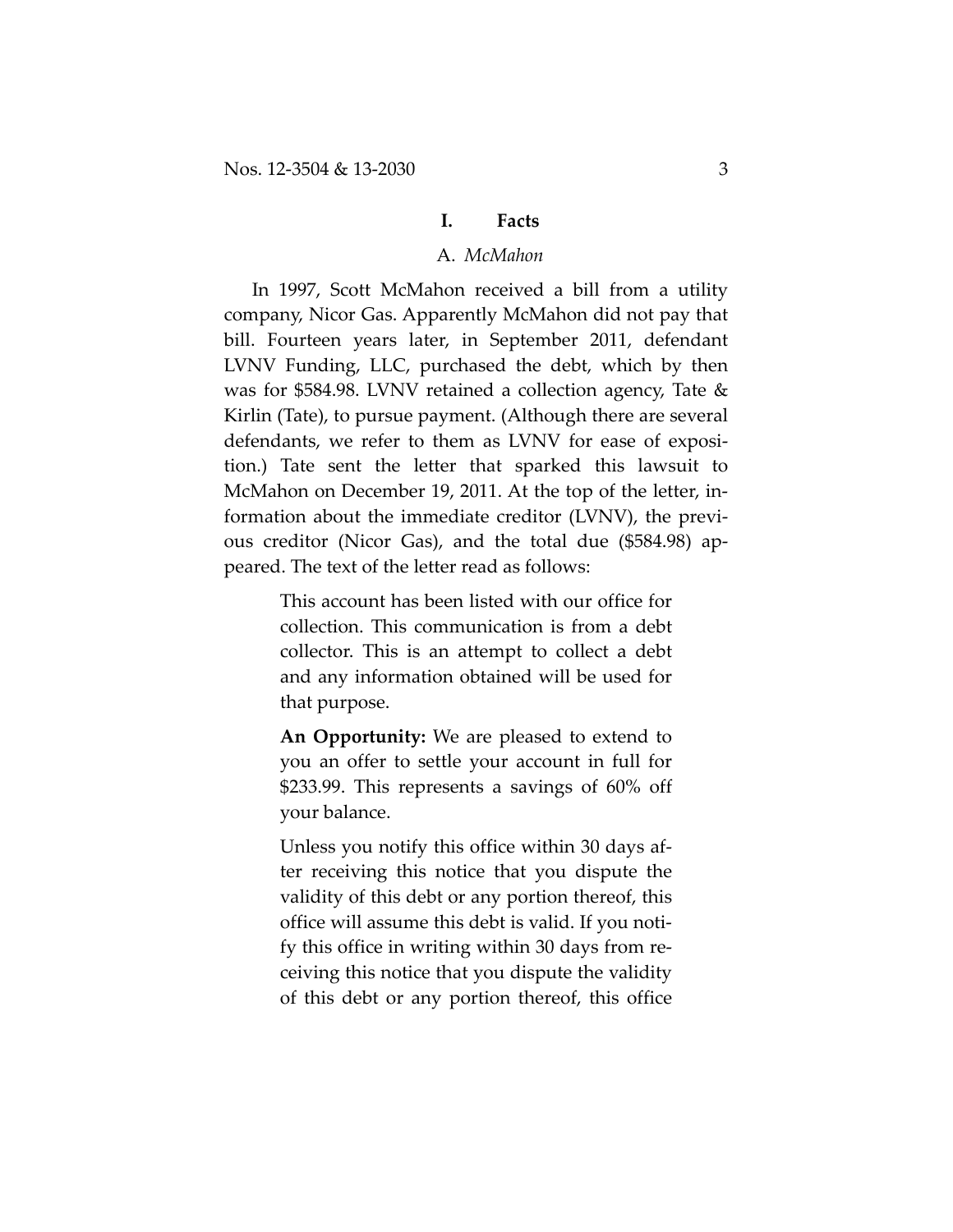will obtain verification of the debt or obtain a copy of a judgment and mail you a copy of such judgment or verification. If you request of this office [*sic*] in writing within 30 days after receiving this notice this office will provide you with the name and address of the original creditor, if different from the current creditor.

At the bottom of the page there was a tear‐off payment cou‐ pon, which the recipient was instructed to detach and return with his payment. The letter said nothing about when the debt was incurred, and it contained no hint that the four‐ year statute of limitations applicable in Illinois had long since expired. See 810 ILCS 5/2‐725.

On receiving the letter, McMahon responded to Tate with a request for verification, stating that "we can settle this quickly" once the debt was verified. In January 2012, one of LVNV's affiliates (defendant Resurgent) replied to McMah‐ on. It gave him some details, including the fact that LVNV now owned the debt, that LVNV had acquired the debt from Nicor on September 23, 2011, and that the amount was \$584.98. Resurgent kept mum, however, about the advanced age of the debt—a detail that would have alerted either McMahon or his lawyer to the fact that he had an iron‐clad defense under the statute of limitations.

The next month, McMahon filed a suit under the Fair Debt Collection Practices Act (FDCPA), 15 U.S.C. §§ 1692e, 1692f, on behalf of himself and a class. On July 5, 2012, the district court issued an order dismissing McMahon's class‐ wide allegations, but denying LVNV's motion to dismiss his individual claims. McMahon promptly filed a motion to re‐ consider. In an order dated August 13, 2012, the court denied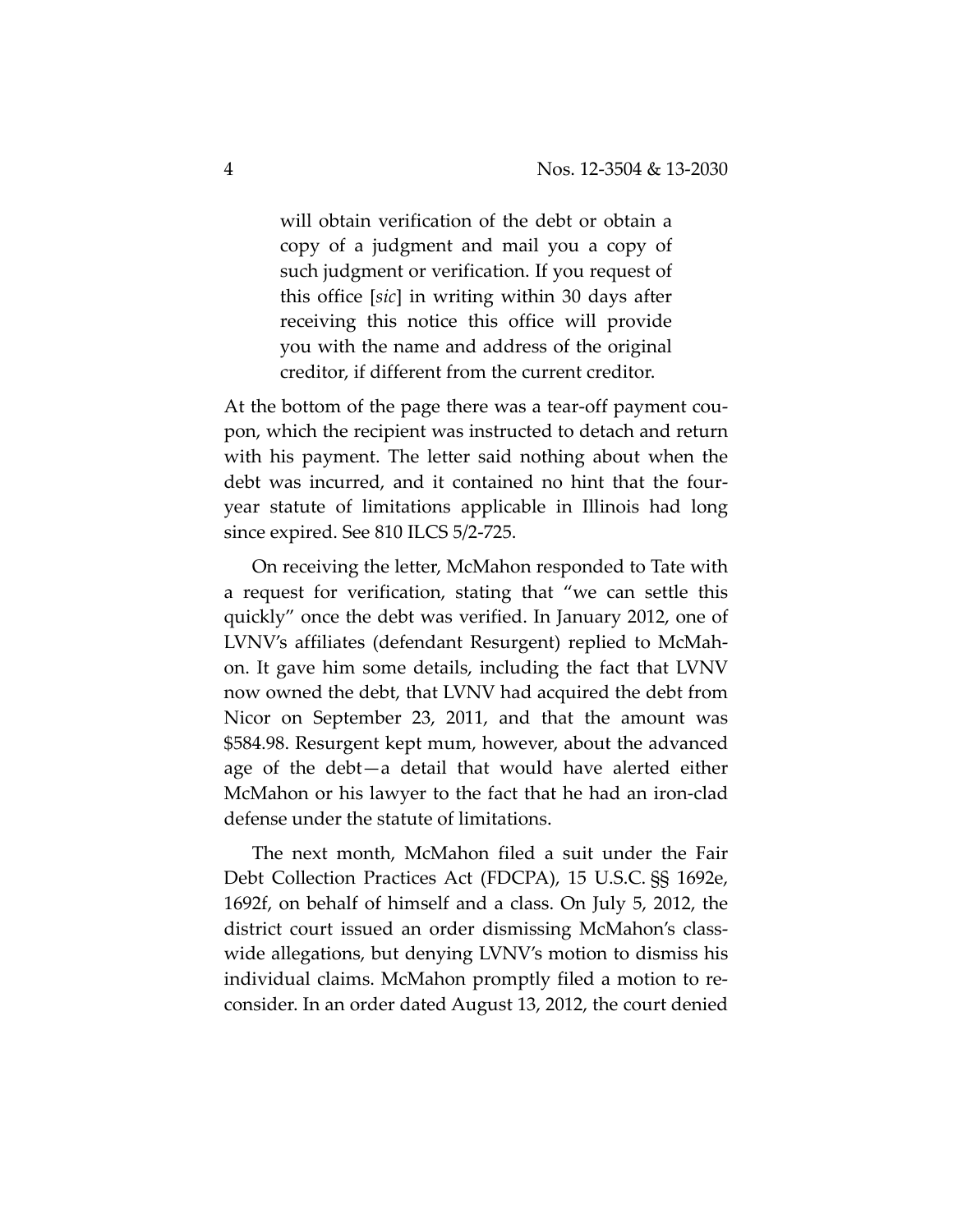the motion to reconsider "our earlier dismissal of his class‐ wide claims," but it granted him leave to amend his class complaint. Hours later, LVNV's attorney sent a fax to McMahon's attorney offering to settle the case. In exchange for McMahon's dropping his class claims, LVNV offered to pay McMahon (1) statutory damages in the amount of \$1,000 to satisfy his remaining individual claim under the FDCPA, (2) costs incurred on his individual claim, (3) a reasonable attorney's fee, and (4) "any other reasonable relief" in the event the court concluded that more was necessary. McMah‐ on did not respond to the offer. Instead, two days later, he filed an amended class complaint along with an amended motion for class certification. LVNV responded with the same settlement offer, but McMahon again ignored it.

At that point, LVNV moved for dismissal of the entire case under Federal Rule of Civil Procedure 12(b)(1). LVNV took the position that its settlement offer rendered McMah‐ on's individual claim moot, and that this made McMahon an inadequate representative of the proposed class. The district court found that the August 13 fax offered McMahon com‐ plete recovery for his individual claim, that it was made pri‐ or to class certification, and thus that it had the effect of de‐ priving McMahon of a personal stake in the litigation. With no controversy meeting the requirements of Article III before it, the court granted LVNV's motion to dismiss for want of jurisdiction. In his appeal, McMahon contests both the find‐ ing that LVNV's settlement offer mooted the case and the original dismissal of the class claims under the FDCPA.

#### B. *Delgado*

On February 7, 2012, defendant Capital Management Services LP (CMS) sent a debt-collection letter to plaintiff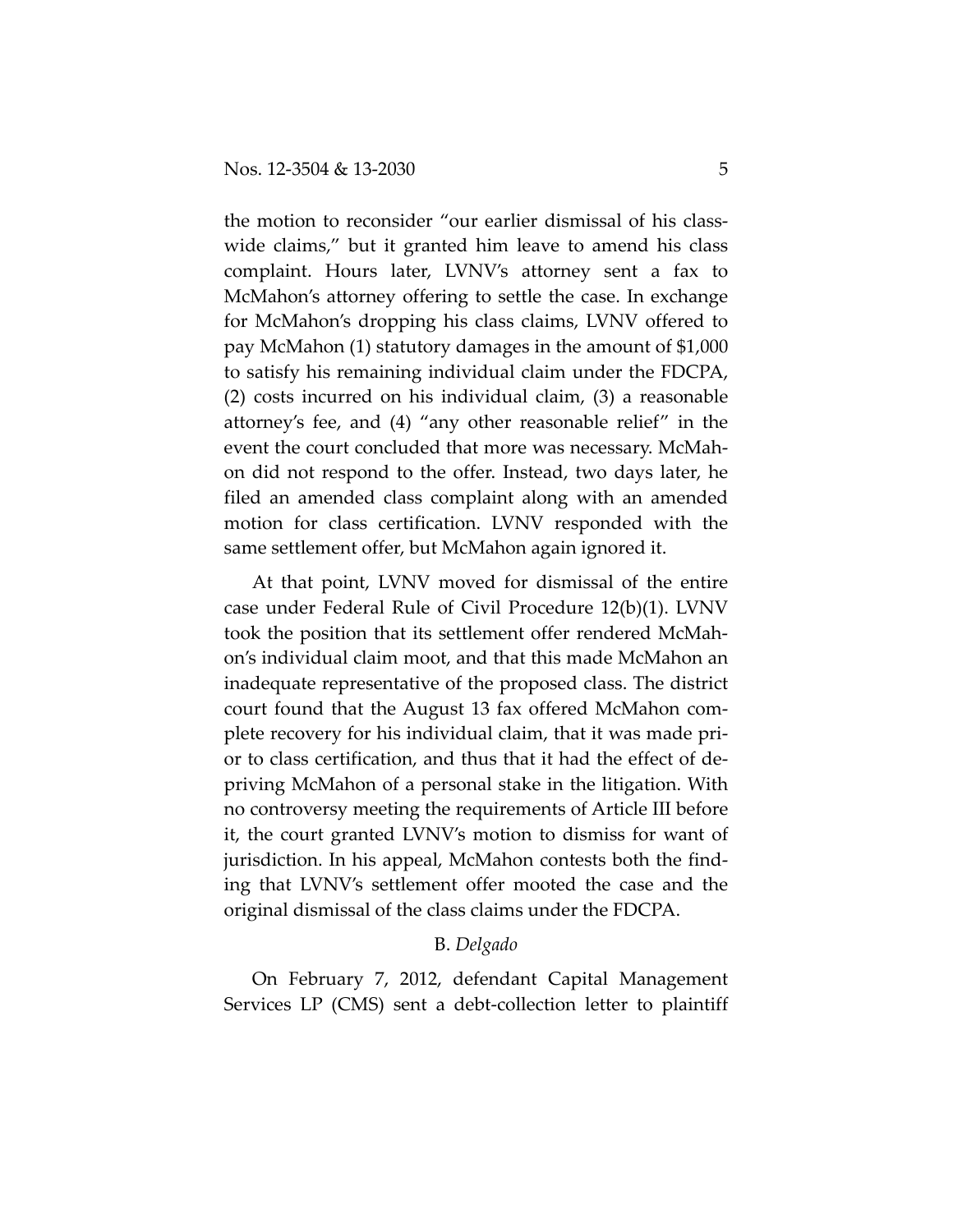Juanita Delgado, another resident of Illinois. The letter stat‐ ed, in relevant part:

Dear Juanita Delgado,

This company has been engaged by RESURGENT CAPITAL SERVICES, LP, the servicer of the account, to resolve your delin‐ quent debt of \$2404.13. Please submit your payment and make your check or money order payable to Capital Management Services, LP, to the above address.

Unless you notify this office within 30 days after receiving this notice that you dispute the validity of this debt or any portion thereof, this office will assume this debt is valid. If you noti‐ fy this office in writing within 30 days from re‐ ceiving this notice that you dispute the validity of this debt or any portion thereof, this office will obtain verification of the debt or obtain a copy of a judgment and mail you a copy of such verification or judgment. If you request this office in writing within 30 days after re‐ ceiving this notice this office will provide you with the name and address of the original creditor, if different than the current creditor.

Capital Management Services, LP is author‐ ized to accept less than the full balance due as settlement of the above account. The settlement amount of \$721.24, which represents 30% of the amount presently owed, is due in our office no later than forty‐five (45) days after receiving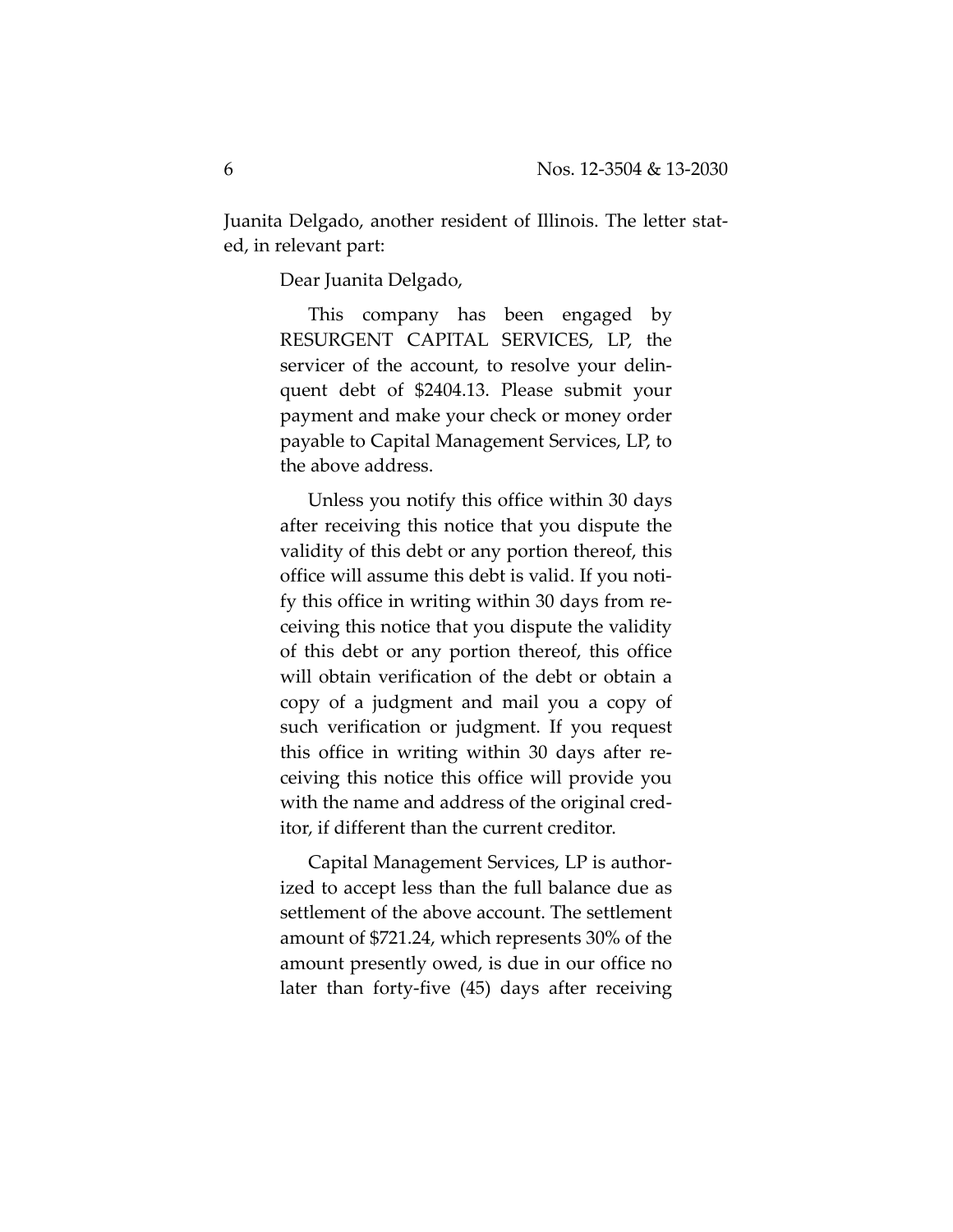this notice. We are not obligated to renew this offer.

For your convenience, this settlement may be made online at: www.cms‐trans.com. For other payment options, please contact Capital Management Services … .

This is an attempt to collect a debt; any in‐ formation obtained will be used for that pur‐ pose. This communication is from a debt col‐ lector.

The letter did not say that CMS was time‐barred from en‐ forcing the debt under Illinois's statute of limitations, nor did it disclose when the debt was incurred. In fact, Delgado's let‐ ter was about an eight‐year‐old debt, which meant that any collection action would have been barred by Illinois's statute of limitations, if the debtor were savvy enough to raise the point. The letter also instructed the recipient to "detach and return [the] top portion with payment."

Using the same lawyer as McMahon, Delgado filed a complaint under the FDCPA charging that CMS violated that statute by sending a dunning letter on a time‐barred debt and including an offer of "settlement" which, if accepted, would in fact make the debtor worse off. CMS filed a motion to dismiss for failure to state a claim. In considering that mo‐ tion, the district court decided that it was appropriate to give *Skidmore* deference to the views of the Federal Trade Com‐ mission, the Consumer Financial Protection Bureau, the Fed‐ eral Deposit Insurance Corporation, the Federal Reserve Board, and the Office of the Comptroller of the Currency. See *Skidmore v. Swift & Co.,* 323 U.S. 134 (1944). As those agencies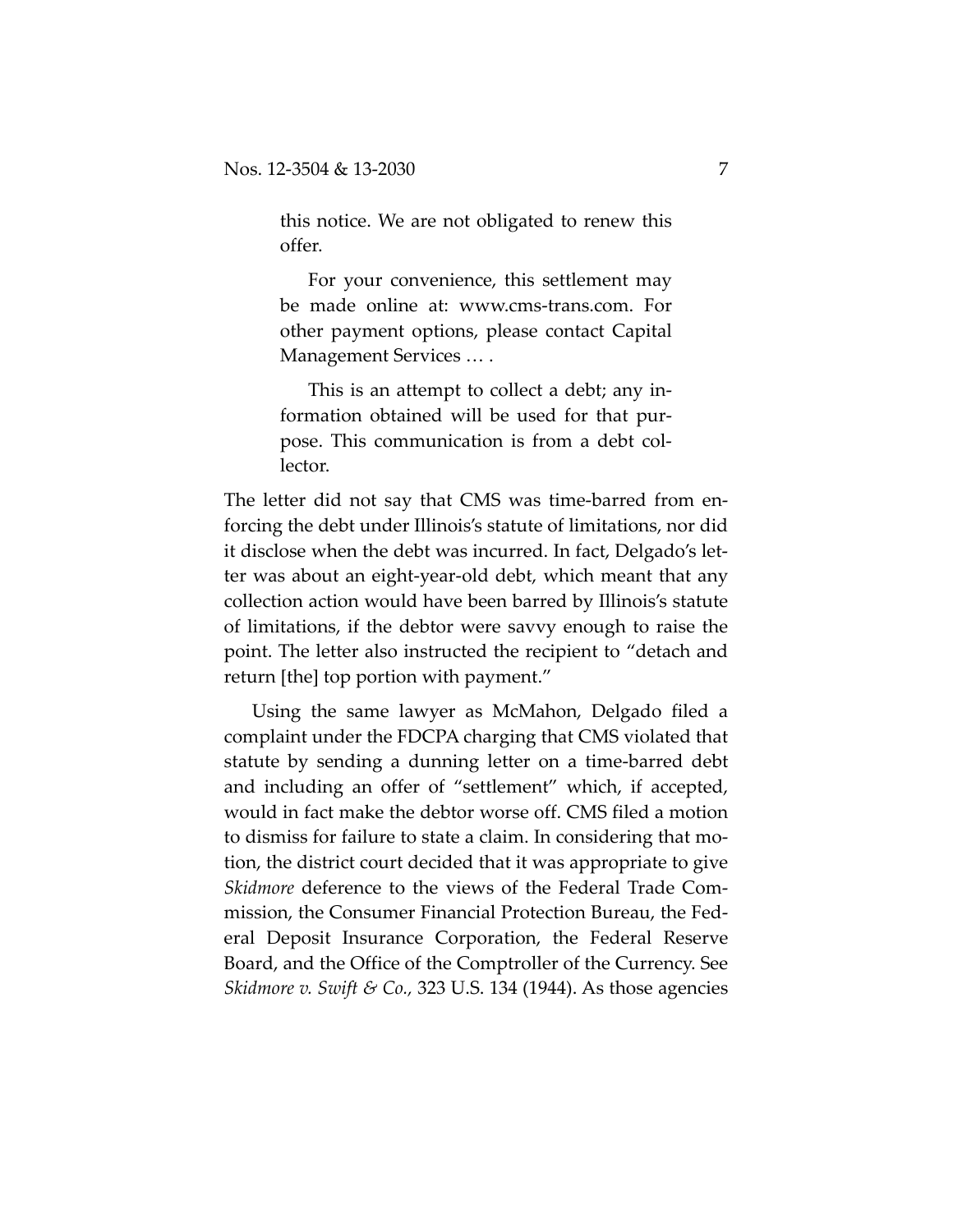had argued in other cases, the court held that when "collecting on a time barred debt a debt collector must inform the consumer that (1) the collector cannot sue to collect the debt and (2) providing a partial payment would revive the collec‐ tor's ability to sue to collect the balance." The court also found the reference in Delgado's letter of a possible "settle‐ ment" of the debt to be deceptive, because it implied that a legally enforceable obligation to pay the debt existed. CMS filed a motion under 28 U.S.C. § 1292(b) for immediate ap‐ peal, given the importance of the issues. This court accepted the appeal on May 8, 2013. Delgado's request for class certifi‐ cation is still before the district court, which has suspended proceedings pending the outcome of this appeal.

#### **II. District Court Decisions**

In reaching their respective conclusions, both district courts noted that at least the Third and Eighth Circuits have found that sending dunning letters for time-barred debts does not violate the FDCPA unless the letter is accompanied by a threat of litigation. See *Huertas v. Galaxy Asset Mgmt.*, 641 F.3d 28, 33 (3d Cir. 2011) (plaintiff's FDCPA claim regard‐ ing the attempt to collect a time‐barred debt "hinges on whether [the dunning] letter threatened litigation"); *Frey‐ ermuth v. Credit Bureau Servs., Inc.*, 248 F.3d 767, 771 (8th Cir. 2001) ("[I]n the absence of a threat of litigation or actual liti‐ gation, no violation of the FDCPA has occurred when a debt collector attempts to collect on a potentially time‐barred debt that is otherwise valid.").

The district courts acknowledged that several federal agencies do not agree with the Third and Eighth Circuits. For example, the FTC has found that nondisclosure of the fact that a debt is time‐barred might deceive a consumer in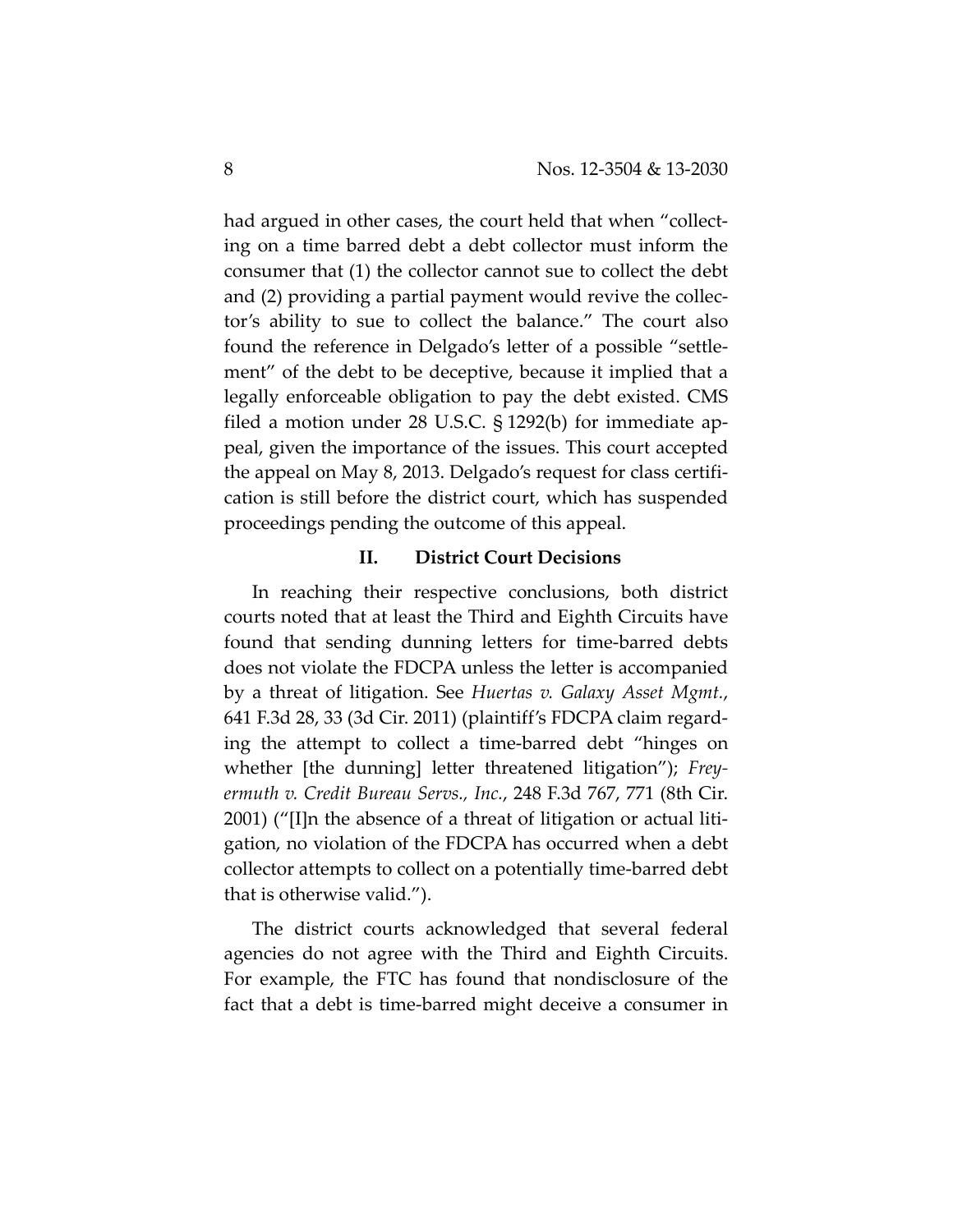at least two ways: first, because most consumers do not know or understand their legal rights with respect to the collection of time‐barred debt, attempts to collect on such debt may create a misleading impression that the consumer has no defense to a lawsuit; and second, consumers often do not know that in many states the making of a partial payment on a stale debt actually revives the entire debt even if it was otherwise time‐barred. Given the potential for confusion, and to avoid creating a misleading impression, the FTC rec‐ ommended that if a collector knows or should know that it is collecting on a time‐barred debt, it must inform the consum‐ er that (1) the collector cannot sue to collect the debt, and (2) providing partial payment would revive the collector's abil‐ ity to sue to collect the remaining balance. FED. TRADE COMM'N, THE STRUCTURE AND PRACTICE OF THE DEBT BUYING INDUSTRY 47 (2013) (FTC Report 2013). Both district courts were also aware that the FTC had secured a consent decree with Asset Acceptance, LLC. See *United States v. Asset Ac‐ ceptance, LLC,* No. 8:12‐cv‐182‐T‐27EAJ (M.D. Fla. 2012). That decree requires the company to disclose to consumers whether it knows or believes that a debt was incurred outside the limitations period, using this language: "The law limits how long you can be sued on a debt. Because of the age of your debt, we will not sue you for it."

In *Delgado*, the district court found the FTC's position persuasive and thus denied CMS's motion to dismiss. It held that, for debts that have aged beyond the period of limita‐ tions, a dunning letter that contains no disclosure about when the debt was incurred, the implications of that date for its enforceability, and the consequences of making a pay‐ ment on it, may mislead and deceive unsophisticated consumers. As for the specific letter Delgado received, which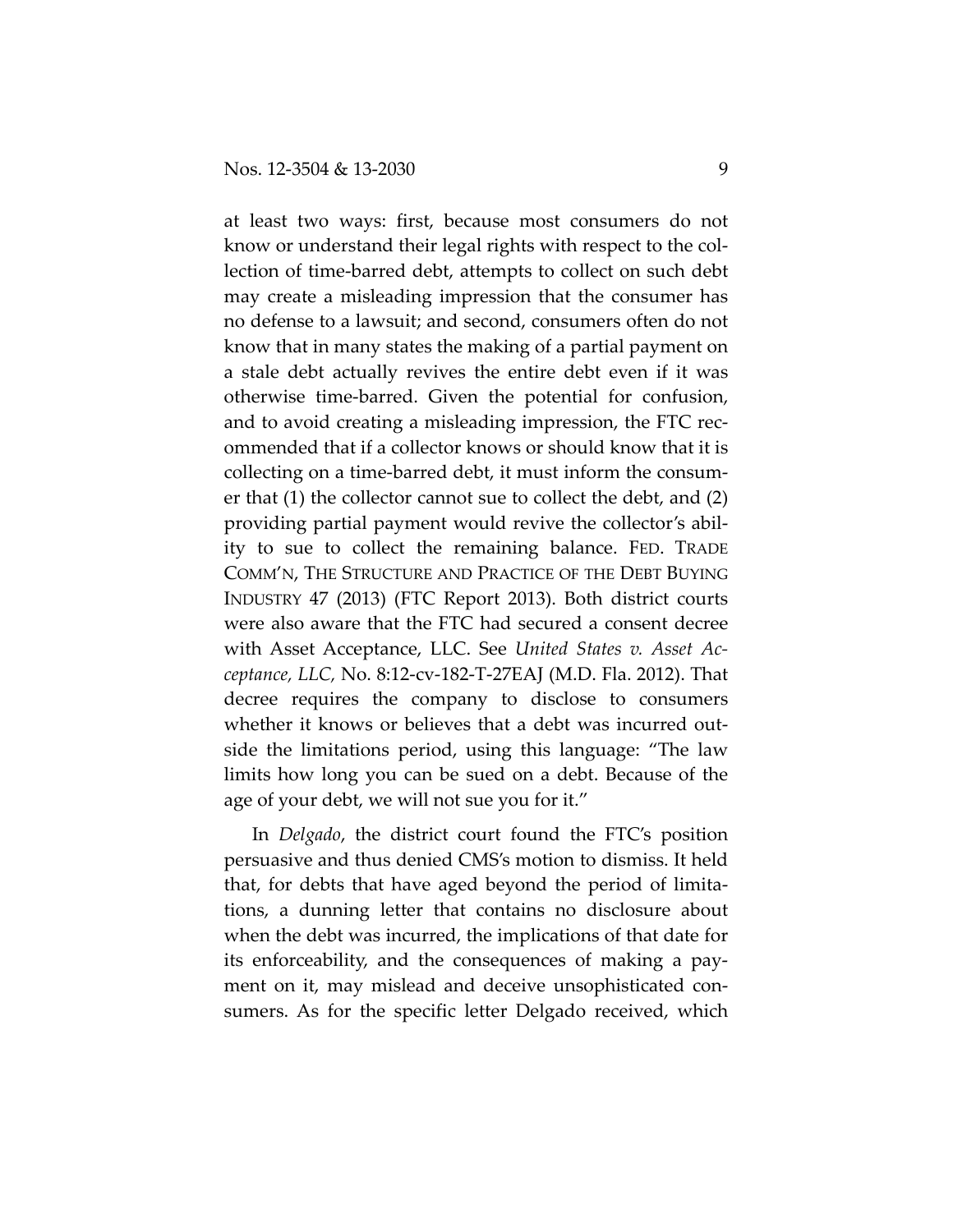included an offer to "settle," the district court found it plausible that an unsophisticated consumer could be deceived into believing that the offer of settlement implies a legally enforceable obligation to pay the debt.

In *McMahon*, the district court took a different turn. After providing its views on the merits in the interim order dis‐ missing McMahon's class allegations, refusing to dismiss his individual claim, and giving him leave to replead, the court dismissed the entire action for want of jurisdiction. As we noted earlier, hours after the district court denied a motion for reconsideration of its order dismissing the class claims, LVNV sent a fax to McMahon with an offer to settle his indi‐ vidual claim. That offer, LVNV argued, rendered McMahon's individual claim moot, and at the same time made him an inadequate representative of the class. The district court agreed with that analysis and so dismissed the case for want of a proper Article III case or controversy.

Although the district court's order in *Delgado* was inter‐ locutory, the case is properly before us under 28 U.S.C. § 1292(b). The judgment in *McMahon* was a final judgment, and so our jurisdiction over it is secure under 28 U.S.C. § 1291. On May 28, 2013, we invited the FTC to file a brief as *amicus curiae* in *Delgado*. The FTC accepted our invitation and filed a brief jointly with the Consumer Financial Protection Bureau (CFPB). We appreciate their willingness to assist the court.

#### **III. Mootness**

Even though possible mootness haunts only *McMahon,* we think it best to discuss this point before turning to the issues common to the two appeals. The pertinent cases from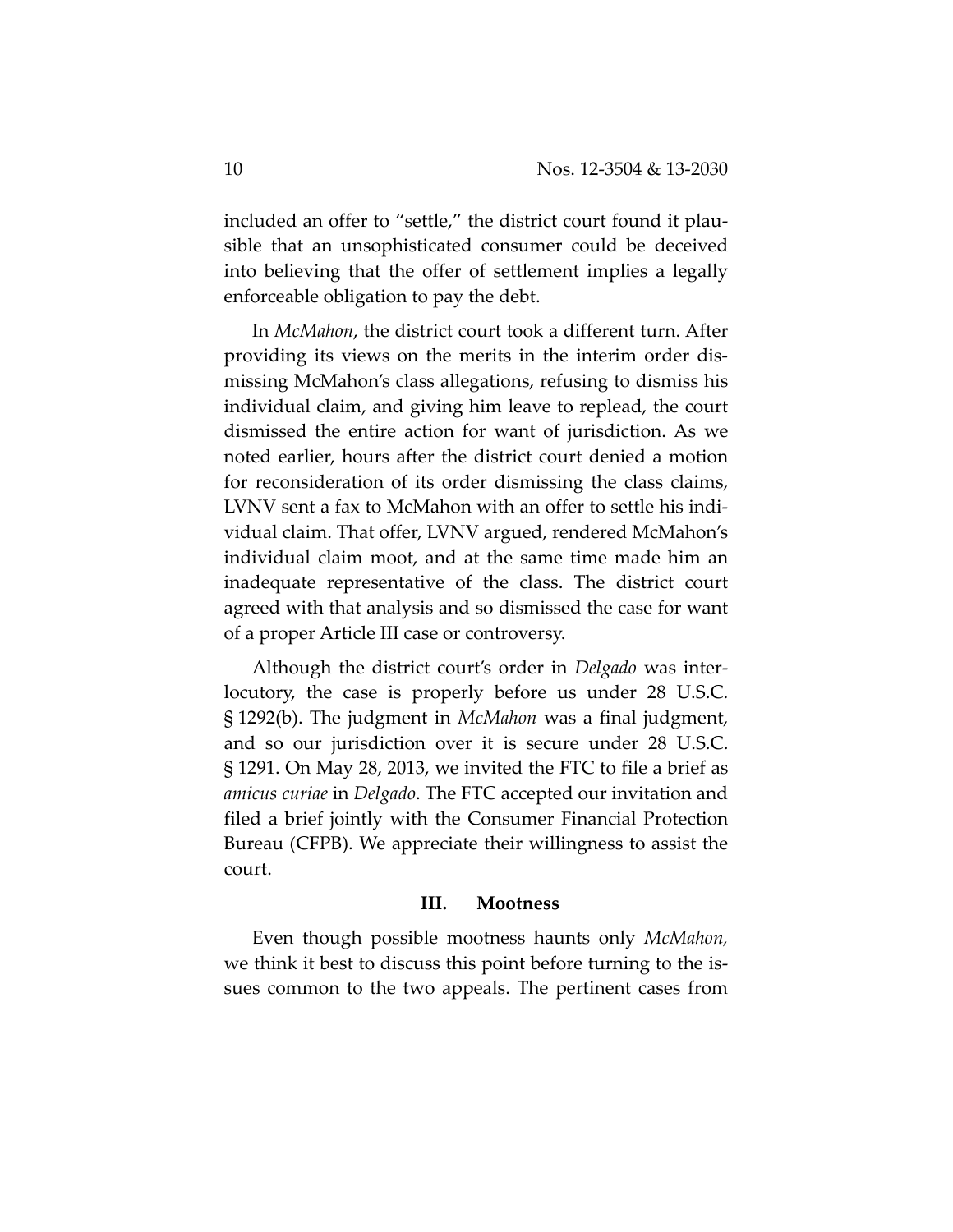this court include *Scott v. Westlake Servs. LLC*, 740 F.3d 1124 (7th Cir. 2014), *Espenscheid v. Directsat USA, LLC,* 688 F.3d 872 (7th Cir. 2012), *Damasco v. Clearwire Corp.,* 662 F.3d 891 (7th Cir. 2011), and *Rand v. Monsanto Co.,* 926 F.2d 596 (7th Cir. 1991). Ultimately, however, the governing principles come from the Supreme Court's decisions in *Genesis Healthcare Corp. v. Symczyk,* 133 S. Ct. 1523 (2013), *U.S. Parole Comm'n v. Geraghty,* 445 U.S. 388 (1980), and *Deposit Guar. Nat'l Bank, Jackson, Miss. v. Roper,* 445 U.S. 326 (1980).

*Symczyk* was a case brought by an individual plaintiff under the Fair Labor Standards Act. She asserted that her employer had not counted her work hours properly, and that this had led to a violation of the Act's overtime provi‐ sions. She sought to bring the case as a collective action un‐ der the FLSA, which provides for a specialized opt‐in type of aggregate litigation. At a time when no other employee of the company had joined the case, the employer presented an offer of settlement for full statutory damages in the amount of \$7500, plus "such reasonable attorneys' fees, costs and ex‐ penses as the Court may determine." The offer said that it would be withdrawn if it was not accepted within ten days.

Plaintiff did not accept the offer, but the district court concluded that her claim was moot nevertheless, because the employer had offered her everything she could possibly re‐ ceive as an individual. The Third Circuit reversed, but the Supreme Court held that the district court had been correct. A number of considerations led to this conclusion. First, the Court stressed that all agreed that the employer's offer was complete. 133 S. Ct. at 1528. In addition, everyone proceeded on the assumption that Symczyk's individual claim was moot. *Id.* at 1529. The Court held that, in the absence of a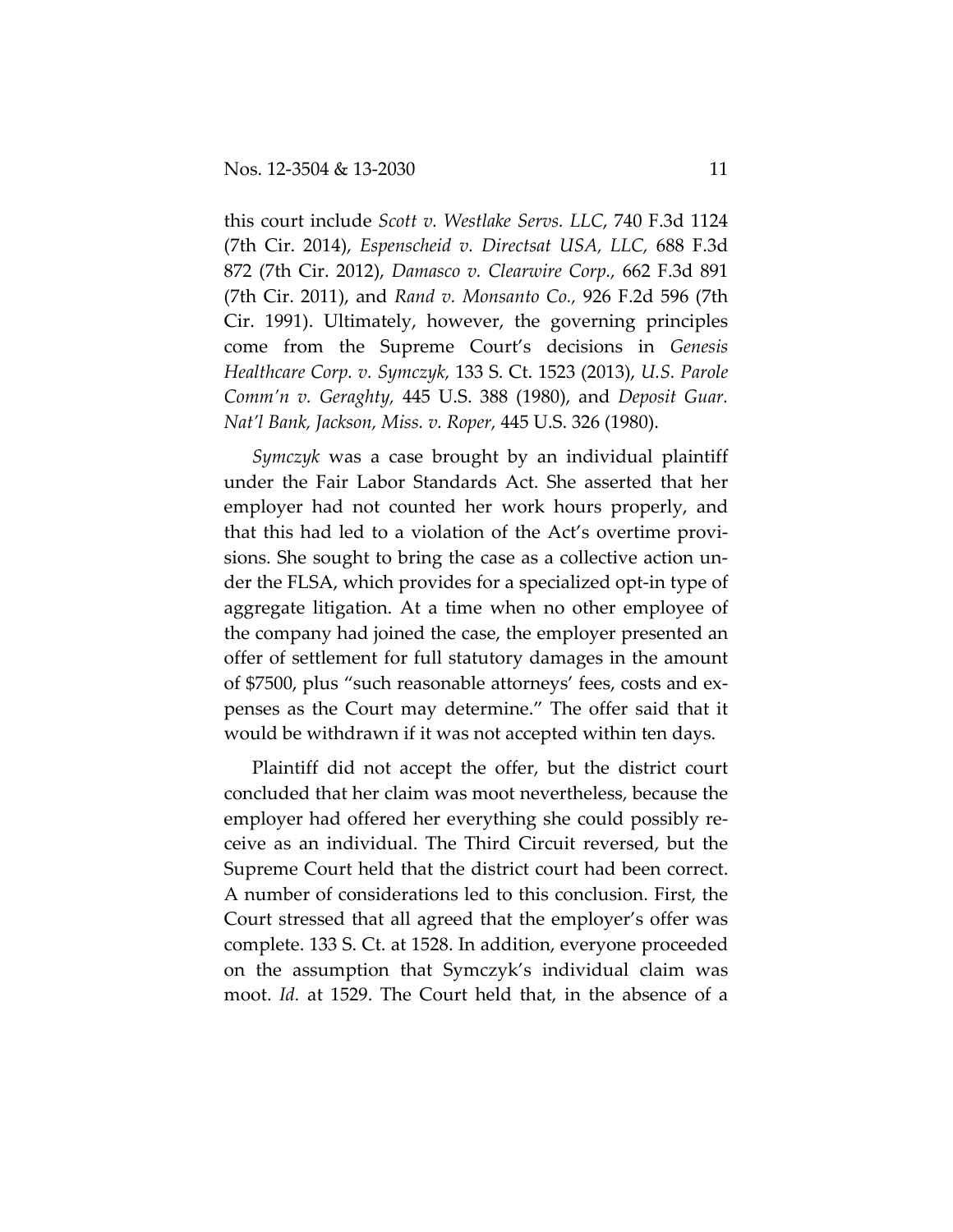cross‐appeal, plaintiff had waived any chance to revisit that pivotal question. Furthermore, the Court rejected Symczyk's effort to rely on precedents from Federal Rule of Civil Pro‐ cedure 23, which it described as "fundamentally different from collective actions under the FLSA." *Id.*

The *Symczyk* Court distinguished *Geraghty*, which had held that a Rule 23 class has a status separate from that of the named plaintiff, and that a live controversy sometimes continues to exist even after the named plaintiff's claim be‐ comes moot (as there), and even if class certification has been denied. The Court attached importance to the fact that the named plaintiff's claim remained live at the time the dis‐ trict court denied class certification. See *Symczyk,* 133 S. Ct. at 1530 (discussing *Geraghty,* 445 U.S. at 404, 407 & n.11).

The grounds on which the *Symczyk* Court distinguished *Roper* are even more pertinent to our case. In *Roper,* the puta‐ tive class representatives' claims became moot after the dis‐ trict court denied class certification. As here, the defendant had offered judgment for "the maximum recoverable amount of damages, in addition to interest and court costs." Symczyk, 133 S. Ct. at 1531–32 (discussing *Roper,* 445 U.S. at 329–30). Nonetheless, "under the particular circumstances of that case, the named plaintiffs possessed an ongoing, per‐ sonal economic stake in the substantive controversy namely, to shift a portion of attorney's fees and expenses to successful class litigants." *Id*. at 1532. Against that backdrop, *Roper* "observe[d] that allowing defendants to pick off party plaintiffs before an affirmative ruling was achieved would frustrate the objectives of class actions." *Id.* (quoting *Roper*, 445 U.S. at 339) (internal quotation marks omitted). Thus, *Roper* turned on the plaintiffs' continuing personal economic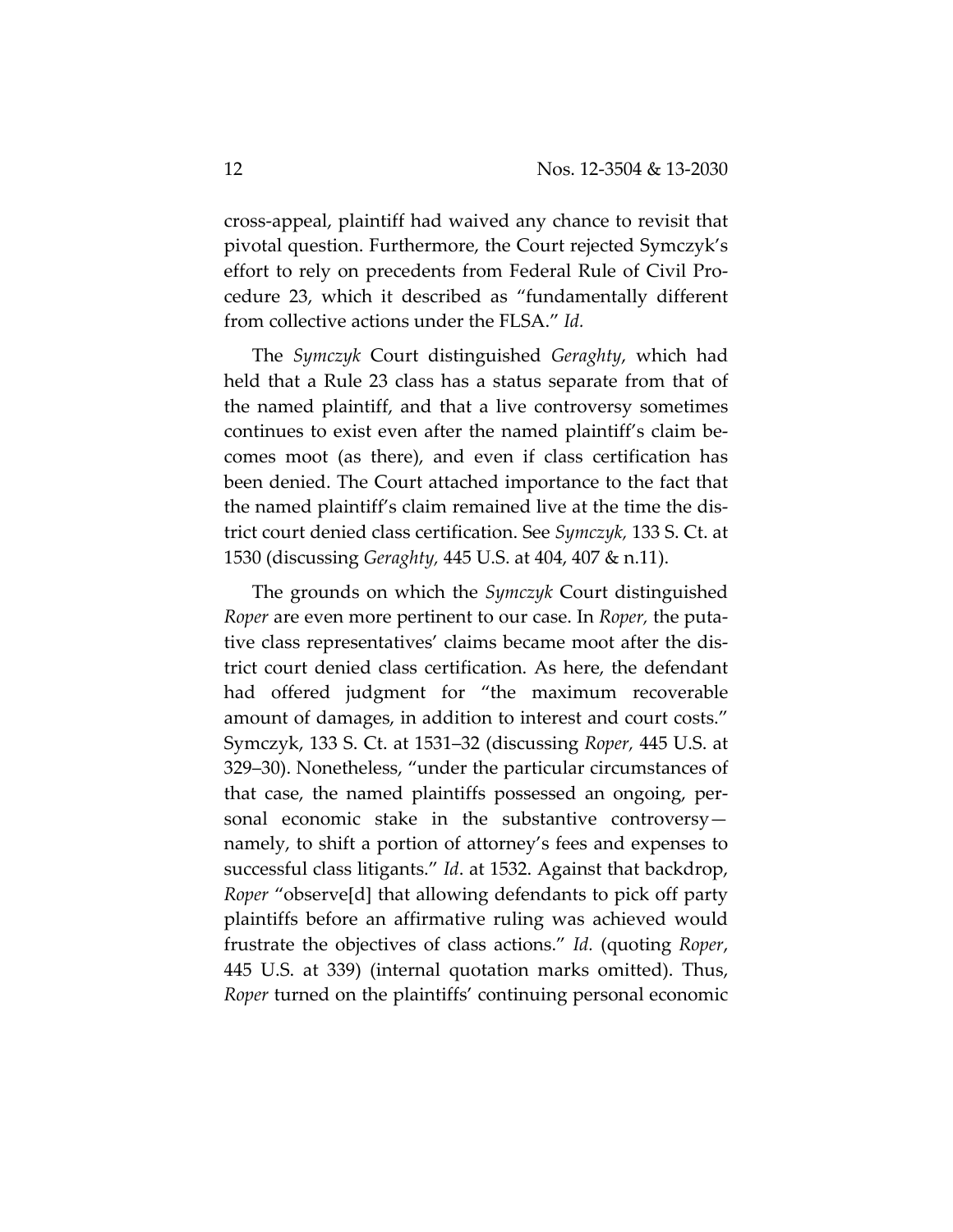stake in the litigation even after the offer of judgment, and the unique significance of certification decisions in Rule 23 class actions.

Although *Symczyk* lay in the future at the time this court decided *Rand v. Monsanto, supra,* our decision anticipated the lines the Court was later to draw. In *Rand,* after the district court denied class certification, the defendant offered a full settlement to Rand (his full alleged damages plus costs of suit). 926 F.2d at 597. We recognized that this rendered Rand's individual claim moot, but that under *Roper* "the dis‐ pute about class certification survives." *Id.* at 598. The dis‐ trict court had thought Rand was an inadequate representa‐ tive for the class not because of the offer of settlement, but because Rand had not expressed a willingness to bear the full costs of the litigation. That, we said, demanded too much of Rand, and so we remanded for the district court to take another look at Rand's suitability to act as class repre‐ sentative.

*Espenscheid* was an FLSA case in which the district court ultimately denied class certification (for some supplemental state claims) and the defendants then settled with the named plaintiffs. Later, the plaintiffs appealed the denial of class certification, and the defendant fired back that the appeal had to be dismissed because plaintiffs no longer had any live interest in the case. We rejected that argument, however, be‐ cause a provision of the settlement agreement stated that plaintiffs were seeking an incentive award for their services as class representatives. 688 F.3d at 874. We pointed out also that a class representative assumes a risk of liability for the defendants' costs or even, in some instances, attorneys' fees. *Id.* at 877. Finally, we saw no reason not to extend these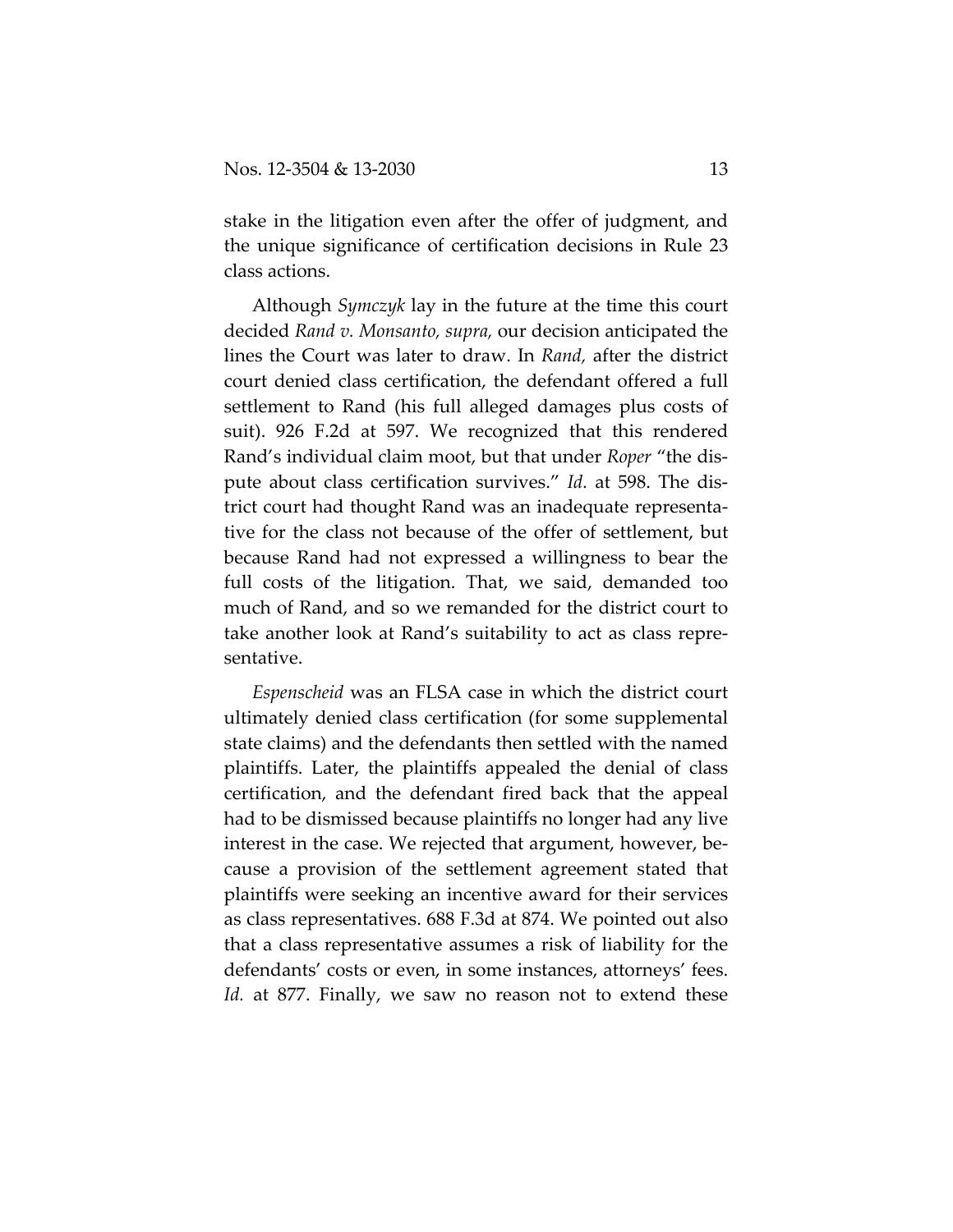holdings to the FLSA collective action part of the case. We therefore denied the motion to dismiss the appeal for want of jurisdiction.

In *Damasco,* we clarified an important point about the timing of class‐certification motions and efforts to pick off a putative class representative. *Damasco* reconfirmed our cir‐ cuit's rule under which a defendant can render moot a pos‐ sible class action by offering to settle for the full amount of the plaintiff's demands *before* the plaintiff files a motion for class certification. 662 F.3d at 896; see *Holstein v. City of Chi‐ cago,* 29 F.3d 1145, 1147 (7th Cir. 1994). (Other circuits use a more flexible rule, under which the would‐be representative need only file for class certification without undue delay after receiving an offer to settle. See *Pitts v. Terrible Herbst, Inc.,* 653 F.3d 1081, 1091–92 (9th Cir. 2011); *Lucero v. Bureau of Col‐ lection Recovery, Inc.,* 639 F.3d 1239, 1250–51 (10th Cir. 2011); *Sandoz v. Cingular Wireless LLC,* 553 F.3d 913, 920–21 (5th Cir. 2008); *Weiss v. Regal Collections,* 385 F.3d 337, 348 (3d Cir. 2004). We do not need to resolve this difference of opinion in the present case.) We noted in *Damasco* that there is a simple solution for a putative class representative who wishes to avoid mootness or buy‐off: move to certify the class at the same time that the complaint is filed. 662 F.3d at 896.

These threads came together recently in *Scott,* a case in which the plaintiff filed suit on behalf of herself and others similarly situated over alleged violations of the Telephone Consumer Protection Act, 47 U.S.C. § 227. Before Scott moved to certify a plaintiff class, the defendant offered to pay her the full statutory damages for any calls that violated the statute. She declined the offer, but the district court held that the case had become moot, and so it dismissed, just as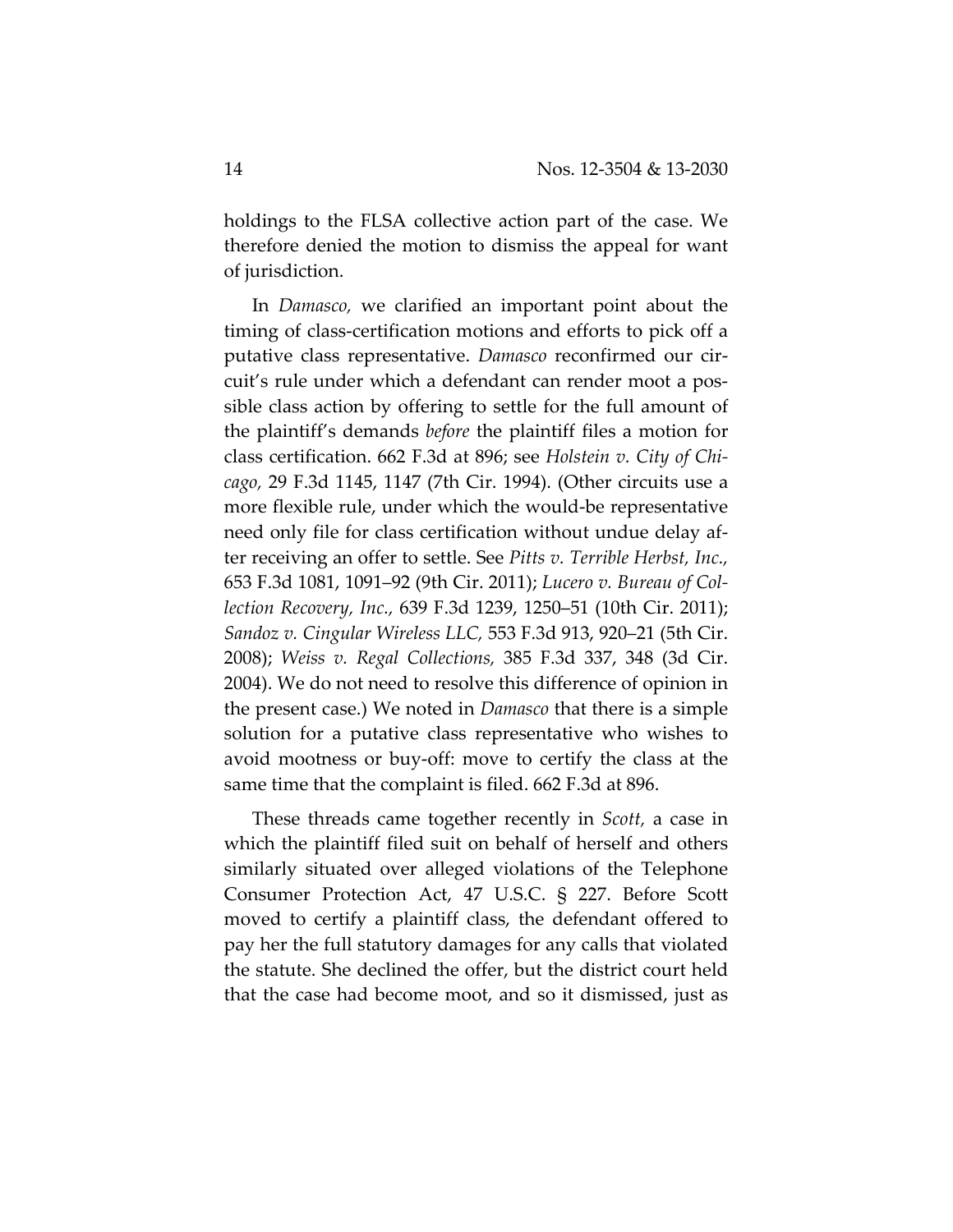the district court did in McMahon's case. We noted (consist‐ ently with *Symczyk*) that *Damasco* holds that an unaccepted settlement offer "can render the plaintiff's case moot *if it gives the plaintiff everything she requested."* 2014 WL 250251 at \*2 (emphasis added). The problem with the offer in *Scott* was that it did not meet the condition in the language we have italicized. The defendant there, rather than offering to satisfy Scott's entire demand, reserved the right to challenge which unwanted telephone calls gave rise to penalties. The district court was engaged in an odd form of post‐judgment discov‐ ery to determine how many qualifying calls existed. That was not enough, we held, to constitute a full settlement of‐ fer, and thus Scott's individual case was not moot.

Applying these principles to McMahon's case is straight‐ forward. McMahon's original complaint asserted both indi‐ vidual and class claims. The district court's order of July 5, 2012, dismissed the class claims under Federal Rule of Civil Procedure 12(b)(6), not because of any problem with McMahon's ability to represent the class, but for substantive reasons. Indeed, McMahon's individual claims survived that ruling. McMahon sought reconsideration of the class ruling, but on August 13, 2012, the court denied that motion; at the same time, it expressly granted McMahon permission to amend and to allege narrower class claims. Two hours later on August 13, LVNV tried to pick off McMahon's individual claim with an offer of settlement. The offer, however, was no more a full resolution of the matter than was the offer in *Scott* or *Espenscheid*. It required McMahon to accept \$1,000 for all damages and individual claims against all the defend‐ ants; it offered costs and attorneys' fees related to his indi‐ vidual claims; it insisted that he dismiss the class claims without prejudice; it demanded that he refrain from appeal‐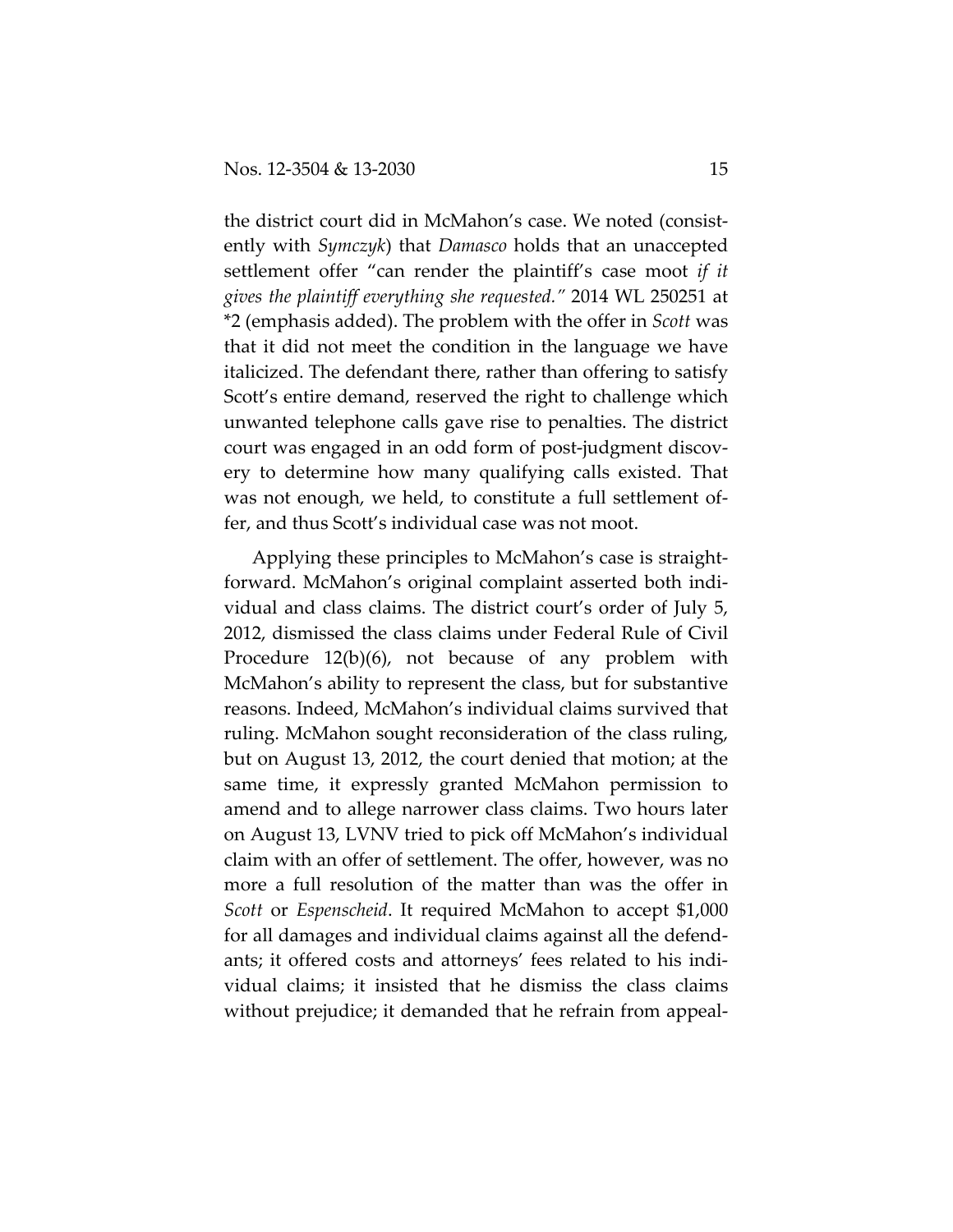ing the denial of class certification; and, most importantly, it promised only to give any other "reasonable" relief that the court thought necessary. (This indicates that LVNV was re‐ serving the right to object to any additional relief that it deemed unreasonable.) McMahon did not accept the offer. Instead, he filed an amended complaint and an amended motion for class certification (in accordance with *Damasco*) on August 15, 2012.

The district court took the position that the offer of set‐ tlement squeaked in under the wire, just before McMahon moved for class certification. But the motion on August 15 was an *amended* motion. McMahon already had brought his class claims before the district court, which had stated in so many words that the litigation was still ongoing when it gave him permission to amend. McMahon was diligent in pursuing his class claims: he filed his amended complaint and his new motion to certify the class just two days after the court gave him leave to do so. Had McMahon tried to appeal from the original denial of class certification, even assuming that LVNV's offer was comprehensive enough to moot his case, he would have been in exactly the same position as the *Roper* plaintiff. We conclude, therefore, that McMahon's decision to reject LVNV's settlement offer did not moot his interest in the case for purposes of his ability to serve as a class representative.

#### **IV. FDCPA Issues**

Turning to the merits, we must consider how the FDCPA applies to the dunning letters that both McMahon and Del‐ gado received. The Act prohibits the use of "any false, de‐ ceptive, or misleading representation or means in connection with the collection of any debt." 15 U.S.C. § 1692e. Section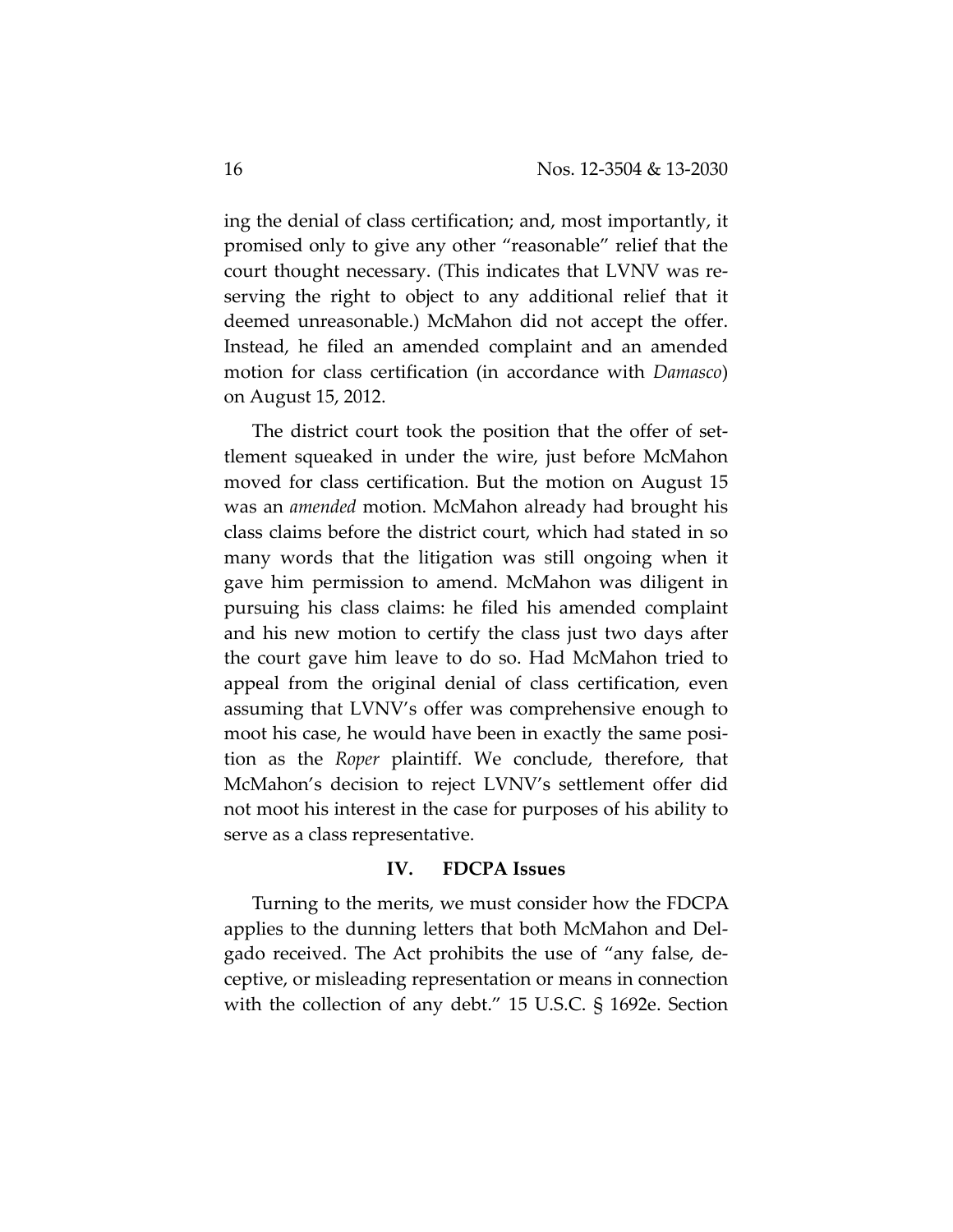1692e furnishes a nonexclusive list of prohibited practices, including the following: false representation of the character, amount, or legal status of any debt, § 1692e(2)(A); threat to take any action that cannot legally be taken, § 1692e(5); and use of any false representation or deceptive means to collect or attempt to collect any debt, § 1692e(10). Section 1692f pro‐ hibits debt collectors from using "unfair or unconscionable means to collect or attempt to collect any debt." "[I]n decid‐ ing whether … a representation made in a dunning letter is misleading the court asks whether a person of modest edu‐ cation and limited commercial savvy would be likely to be deceived." *Evory v. RJM Acquisitions Funding L.L.C.*, 505 F.3d 769, 774 (7th Cir. 2007). The court views the letter through the perspective of an "unsophisticated consumer." *Lox v. CDA, Ltd.*, 689 F.3d 818, 822 (7th Cir. 2012). This standard applies to claims under both § 1692e and § 1692f. *Turner v. J.V.D.B. & Assoc., Inc.*, 330 F.3d 991, 997 (7th Cir. 2003).

Whether a dunning letter is confusing is a question of fact. *Evory*, 505 F.3d at 776. Dismissal is appropriate only when "it is 'apparent from a reading of the letter that not even a significant fraction of the population would be misled by it.'" *Zemeckis v. Global Credit & Collection Corp.*, 679 F.3d 632, 636 (7th Cir. 2012) (quoting *Taylor v. Cavalry Inv., L.L.C.*, 365 F.3d 572, 574 (7th Cir. 2004)). "[A] letter may confuse even though it is not internally contradictory. Unsophisticat‐ ed readers may require more explanation than do federal judges; what seems pellucid to a judge, a legally sophisticat‐ ed reader, may be opaque to someone whose formal educa‐ tion ended after sixth grade." *Johnson v. Revenue Mgmt. Corp.*, 169 F.3d 1057, 1060 (7th Cir. 1999). Recognizing the distinc‐ tion between what may confuse a federal judge and an un‐ sophisticated consumer is important because the intended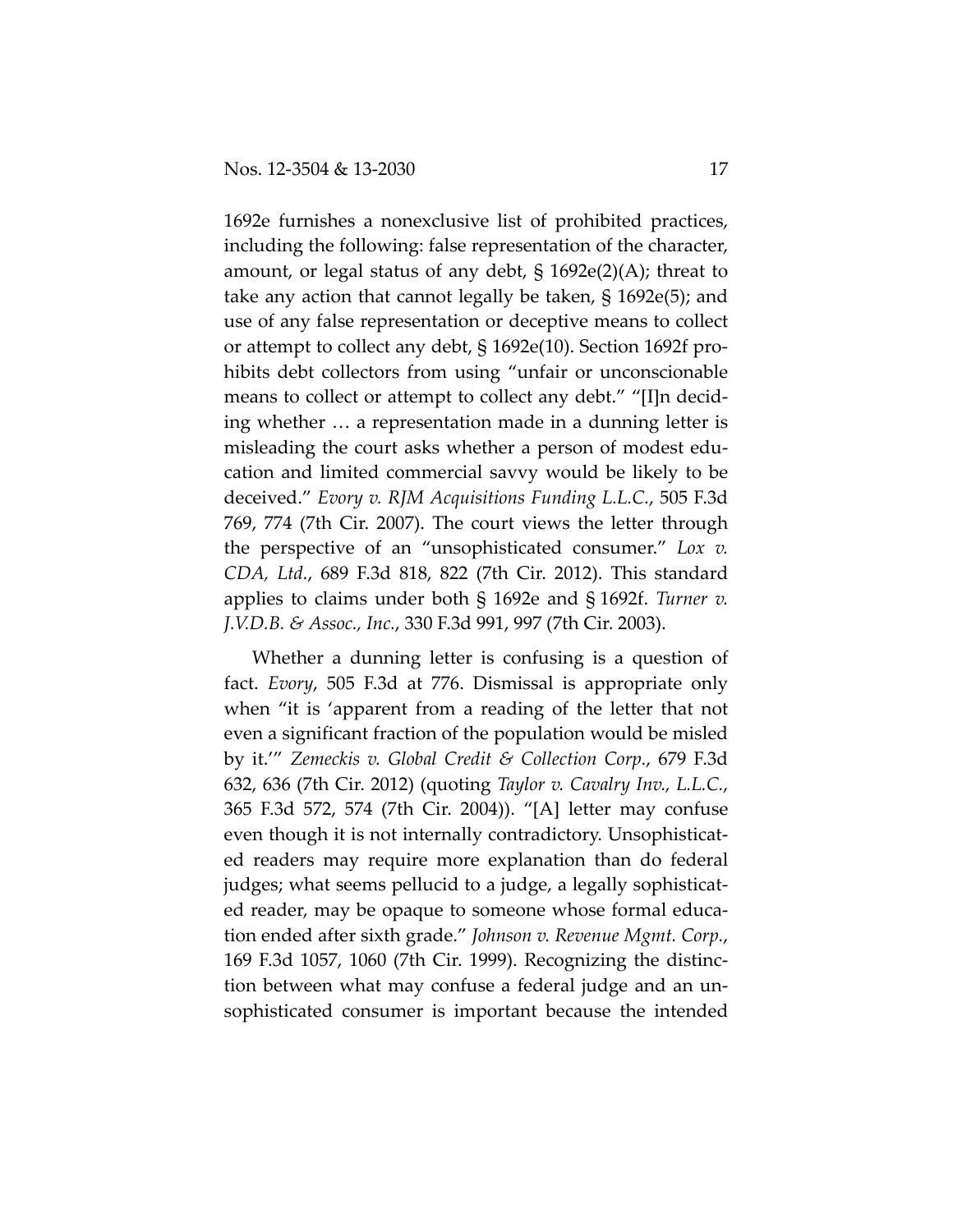recipients of dunning letters span the entire range of abilities. We have therefore cautioned against reliance "on our intuitions." *Evory*, 505 F.3d at 776.

Given this standard and the well-reasoned position put forth by the FTC and CFPB, we find that the district court in *Delgado* was correct in denying defendants' motion to dis‐ miss. The *McMahon* court will need to take a fresh look at the class allegations in that case, even if it concludes that McMahon himself (apart from his interest as class repre‐ sentative) cannot go forward. We do not hold that it is auto‐ matically improper for a debt collector to seek repayment of time‐barred debts; some people might consider full debt re‐ payment a moral obligation, even though the legal remedy for the debt has been extinguished. But, as we held in *Phil‐ lips, supra,* if the debt collector uses language in its dunning letter that would mislead an unsophisticated consumer into believing that the debt is legally enforceable, regardless of whether the letter actually threatens litigation (the requirement the Third and Eighth Circuits added to the mix), the collector has violated the FDCPA. Because it is plausible that an unsophisticated consumer would believe a letter that of‐ fers to "settle" a debt implies that the debt is legally enforce‐ able, it was correct in *Delgado* to decline to dismiss the action at this stage, and incorrect to dismiss the class allegations in *McMahon*.

The proposition that a debt collector violates the FDCPA when it misleads an unsophisticated consumer to believe a time‐barred debt is legally enforceable, regardless of wheth‐ er litigation is threatened, is straightforward under the stat‐ ute. Section  $1692e(2)$ (A) specifically prohibits the false representation of the character or legal status of any debt. Wheth‐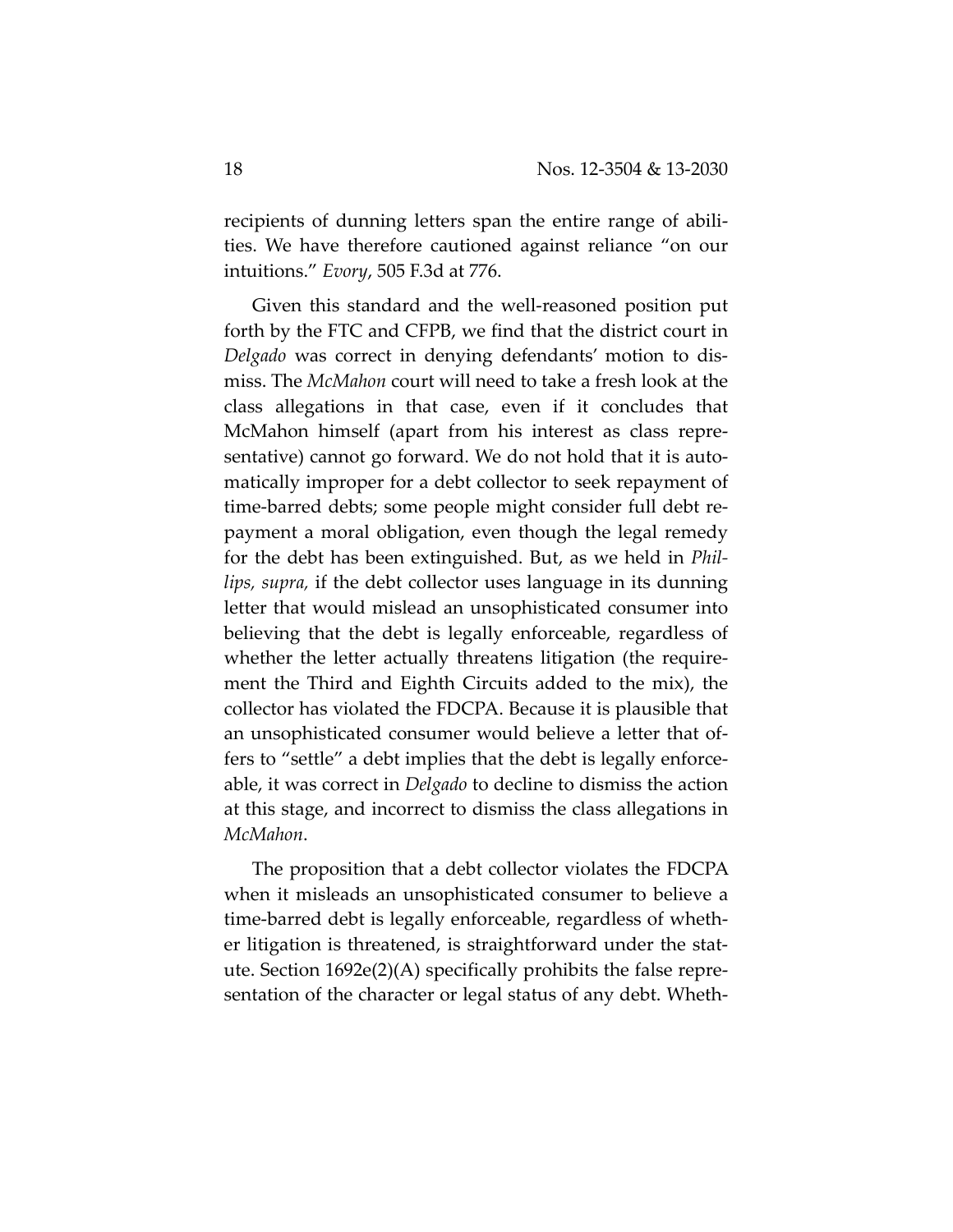er a debt is legally enforceable is a central fact about the character and legal status of that debt. A misrepresentation about that fact thus violates the FDCPA. Matters may be even worse if the debt collector adds a threat of litigation, see 15 U.S.C. § 1692e(5), but such a threat is not a necessary element of a claim.

We recognize that this interpretation conflicts with that of the Eighth and Third Circuits. See *Huertas v. Galaxy Asset Mgmt.*, 641 F.3d 28, 33 (3d Cir. 2011); *Freyermuth v. Credit Bu‐ reau Servs., Inc.*, 248 F.3d 767, 771 (8th Cir. 2001). With re‐ spect, however, we have concluded that the statute cannot bear the reading that those courts have given it.<sup>1</sup> In their view, if a dunning letter on a time‐barred debt states that the collector could sue but promised not to, that letter would not violate the FDCPA, since no litigation was actually threat‐ ened (and indeed was expressly rejected). On its face, that may seem reasonable, but closer examination reveals why it is not. The plain language of the FDCPA prohibits not only threatening to take actions that the collector cannot take, but also the use of any false, deceptive, or misleading represen‐ tation, including those about the character or legal status of any debt. If a debt collector stated that it *could* sue on a time‐ barred debt but was promising to forbear, that statement would be a false representation about the legal status of that debt.

<sup>1</sup> Because this opinion creates a conflict in the circuits by adopting the position of the responsible agencies, we have circulated it to the full court under Circuit Rule 40(e). No judge in regular active service wishes to hear the case *en banc*.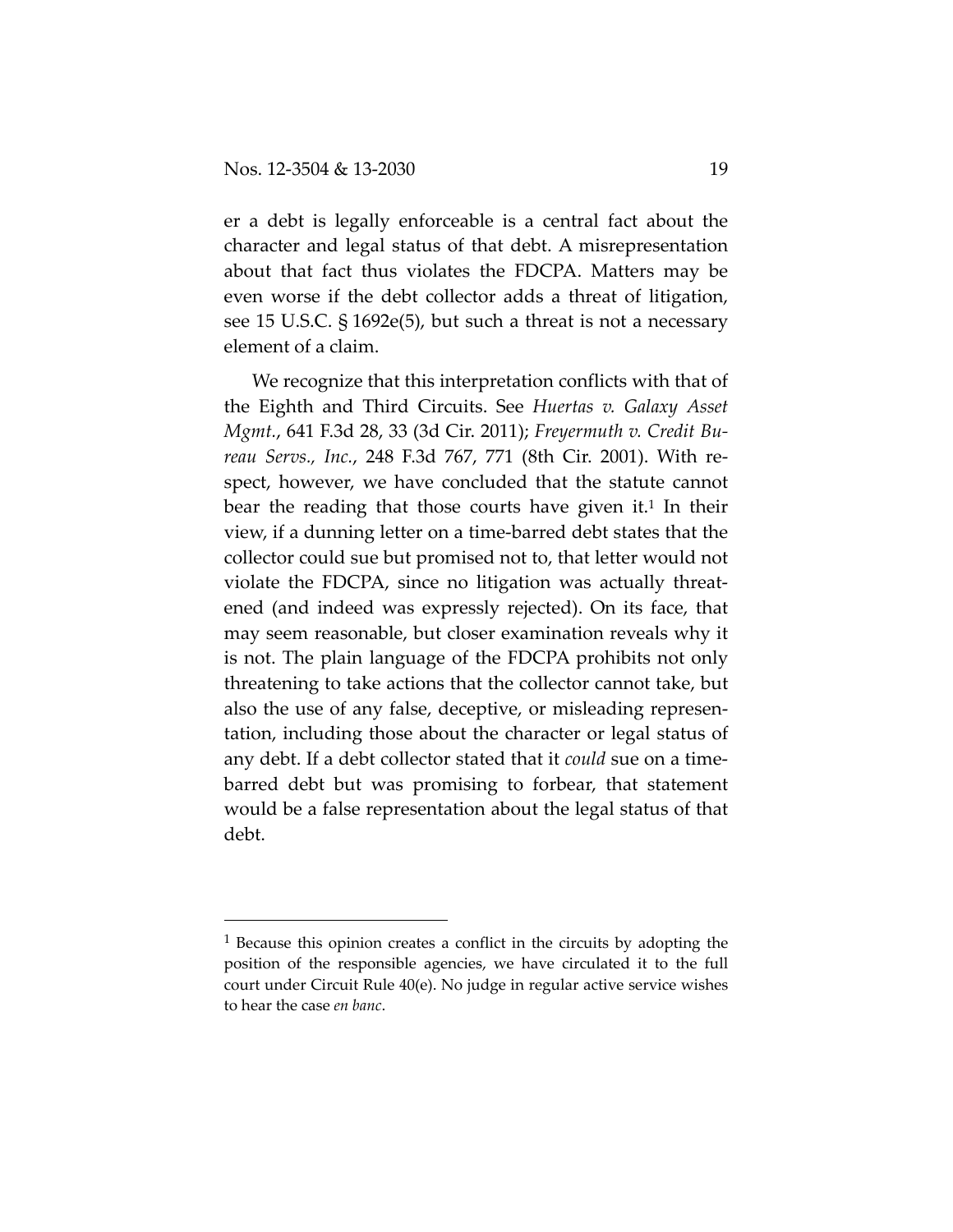In any event, the case before us is nowhere near that line. Neither LVNV nor CMS gave a hint that the debts that they were trying to collect were vulnerable to an ironclad limitations defense. An unsophisticated consumer who read the dunning letter Delgado or McMahon received could have been led to believe that her debt was legally enforceable. In other words, the letters misrepresented the legal status of the debts, in violation of the FDCPA. The courts in *Huertas* and *Freyermuth* do not explain why such a misrepresentation about the legal status of the debt, wholly apart from a threat of litigation, does not violate the Act. The fact that both Del‐ gado and McMahon's letters contained an offer of settlement makes things worse, not better, since a gullible consumer who made a partial payment would inadvertently have reset the limitations period and made herself vulnerable to a suit on the full amount. That is why those offers only reinforced the misleading impression that the debt was legally enforce‐ able.

Relying in part on the district court opinion in *Rice v. Midland Credit Mgmt., Inc.,* 933 F. Supp. 2d 1040 (N.D. Ill. 2013), defendants argue that there is nothing misleading about the use of the word "settle" in this context. The court there wrote that "[b]ecause an unsophisticated consumer is not a 'dimwit' and is capable of making 'basic logical infer‐ ences,' it is not misleading to truthfully state in a letter that a debt is owed and that paying it would settle the debtor's account. That is, after all, true. If a debtor who receives such a letter jumps to the conclusion that he may be sued if he does not pay, that inference is not attributable to the letter." Id. At 1048; see also *Crawford v. Vision Fin. Corp.*, 2012 WL 5383280, at \*3 (N.D. Ill. Nov. 1, 2012) (opining that "an unsophisticat‐ ed debtor would likely interpret the term 'settle' in a debt‐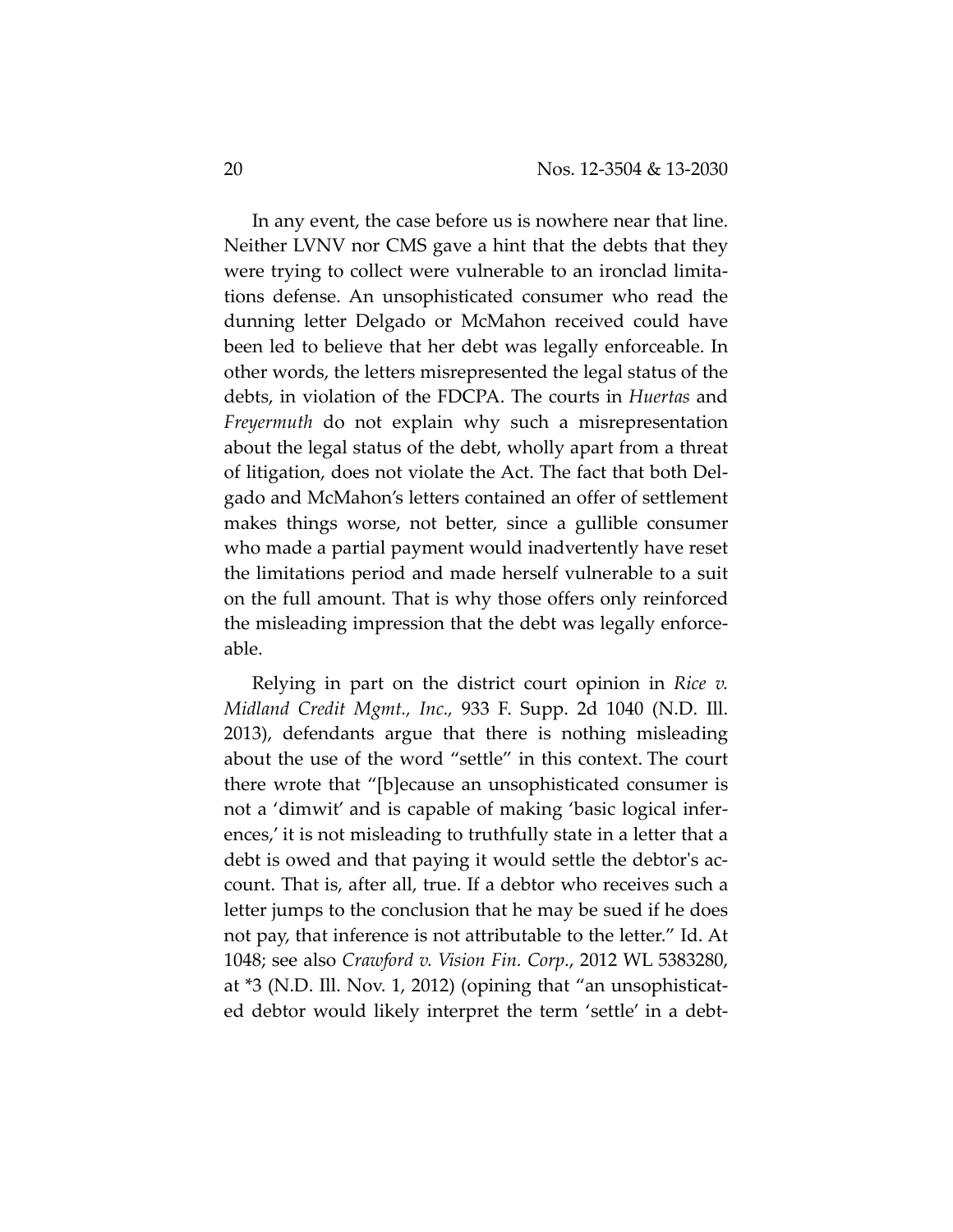collection letter to mean only the 'settlement' of a debt, not the settlement of a lawsuit"). Neither the FTC nor the CFPB take such a sanguine view of the abilities of the typical recip‐ ient of dunning letters. They have found to the contrary that most consumers do not understand their legal rights with respect to time‐barred debts. FED. TRADE COMM'N, REPAIRING A BROKEN SYSTEM: PROTECTING CONSUMERS IN DEBT COLLECTION LITIGATION AND ARBITRATION 26–27 (2010).

We are inclined to defer to the agencies' empirical research and expertise. If a consumer received an "offer for settlement" and searched on Google to see what is meant by "settlement," she might find the Wikipedia entry for "set‐ tlement offer." *Settlement offer*, WIKIPEDIA, (Mar. 10, 2014 at 4:06 pm), http://en.wikipedia.org/wiki/Settlement\_offer. There she would learn that the term "offer to settle" is "used in a civil lawsuit to describe a communication from one par‐ ty to the other suggesting a settlement—an agreement to end the lawsuit before a judgment is rendered."

Our reasoning in *Evory* supports this understanding. There we considered whether a settlement offer contained in a dunning letter is *per se* unlawful under § 1692f. The con‐ cern was that unsophisticated consumers receiving letters with language like "Act now and receive a settlement of 25% off your current balance!" would believe that if they did not pay by the deadline, they would not have a later chance to settle for less than the full amount. Such a belief would often have been ill-founded, because "debt collectors, who naturally are averse to instituting actual collection proceedings for the typically modest sums involved in the consumer debt collection business, frequently renew their offers if the consumer fails to accept the initial offer." Evory, 505 F.3d at 775.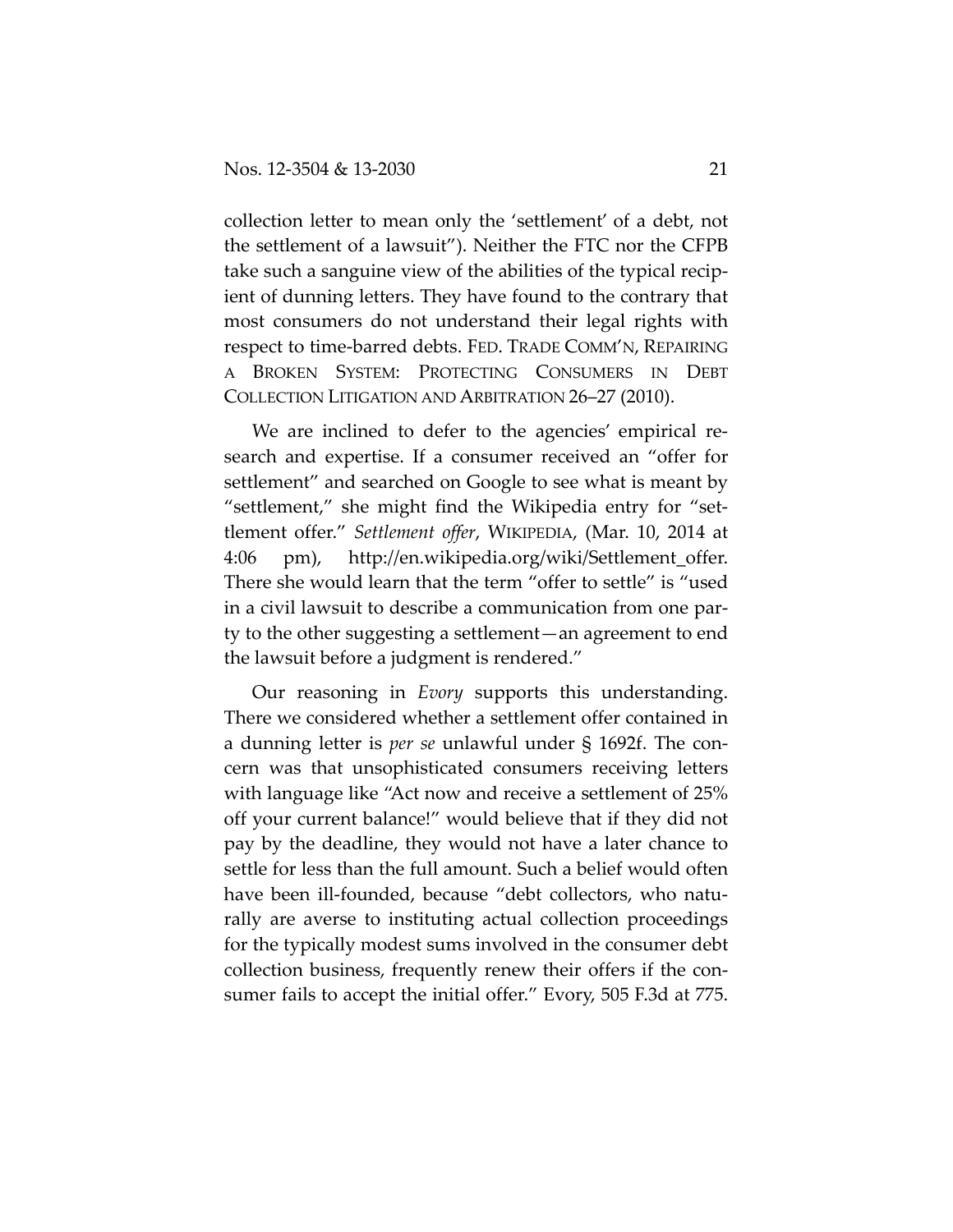The recipients of the letters, however, would believe that if they did not immediately accept the offer, they would face legal proceedings where the full amount would be demand‐ ed. The risk here is similar: a settlement offer on a time‐ barred debt implies that the creditor could successfully sue on the debt. If unsophisticated consumers believe either that the settlement offer is their chance to avoid court proceed‐ ings where they would be defenseless, or if they believe that the debt is legally enforceable at all, they have been misled, and the debt collector has violated the FDCPA.

Our decision today does not require debt collectors to conduct additional research. If a debt collector does not know whether the debt submitted for collection is timebarred, it would be easy to include general language about that possibility. That said, we find it unlikely that debt own‐ ers lack knowledge about the age of the debts they are at‐ tempting to collect. If the debt collector is the original credi‐ tor, it will know the relevant dates. If the collector is a third‐ party collecting on behalf of the original creditor, it should easily be able to get that information at the time the file is assigned by the original creditor on whose behalf it is acting. If the collector has purchased the debt from the original creditor, we know from the FTC that such buyers pay differ‐ ent amounts for debts depending on the age of the debt and the number of previous attempts to collect it, in which case whether the debt is time‐barred should be known. See FTC Report 2013 at 21. The FTC's study found that "debt buyers paid on average 3.1 cents per dollar of debt for debts that were 3 to 6 years old and 2.2 cents per dollar of debt for debts that were 6 to 15 years old compared to 7.9 cents per dollar for debts less than 3 years old. Finally, debt buyers paid effectively nothing for accounts that were older than